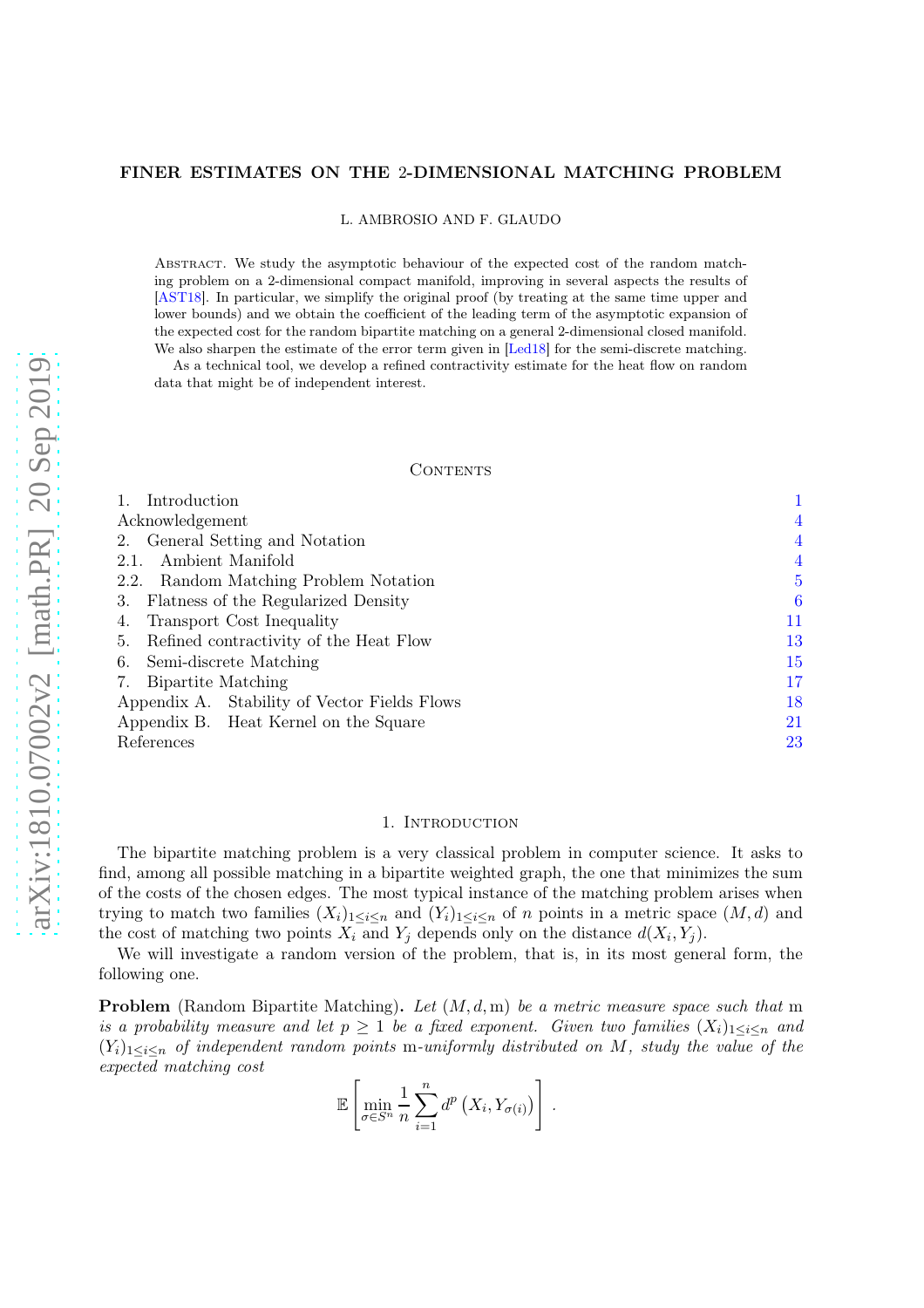For brevity we will denote with  $\mathbb{E}_n$  the mentioned expected value, dropping the dependence on  $(M, d, m)$  and  $p > 0$ .

The coefficient  $\frac{1}{n}$  before the summation is inserted both for historical reasons and because it will make things easier when we will move to the context of probability measures.

Let us remark that, without any further assumption on  $M$  and m, the statement of the problem is too general to be interesting.

In the special case  $M = [0, 1]^d$ ,  $m = \mathcal{L}^d|_M$  the problem has been studied deeply in the literature. As a general reference, we suggest the reading of the book [\[Tal14](#page-23-1)], which devotes multiple chapters to the treatment of the random matching problem. Before summarizing the main known results in this setting, let us remark that also the weighted setting  $(M = \mathbb{R}^d, m$  a generic measure with adequate moment estimates) has attracted a lot of attention since it is the most useful in applications (see [\[DSS13](#page-22-2); [BLG14](#page-22-3); [FG15](#page-23-2); [WB17\]](#page-24-0)).

Dimension = 1. When  $d = 1$ , so  $M = [0, 1]$ , the problem is much easier compared to other dimensions. Indeed on the interval a monotone matching is always optimal. Thus the study of  $\mathbb{E}_n$  reduces to the study of the probability distribution of the k-th point in the increasing order (that is  $X_k$  if the sequence  $(X_i)$  is assumed to be increasing). In particular it is not hard to show

$$
\mathbb{E}_n \approx n^{-\frac{p}{2}}.
$$

In the special case  $d = 1$  and  $p = 2$  we can even compute  $\mathbb{E}_n$  explicitly

$$
\mathbb{E}_n = \frac{1}{3(n+1)}.
$$

A monograph on the 1-dimensional case where the mentioned results, and much more, can be found is [\[BL14](#page-22-4)].

Dimension  $\geq 3$ . When  $d \geq 3$ , for any  $1 \leq p < \infty$  it holds

$$
\mathbb{E}_n \approx n^{-\frac{p}{d}}.
$$

For  $p = 1$ , the result is proven in [\[DY95](#page-22-5); [Tal92\]](#page-24-1), whereas the paper [\[Led17\]](#page-23-3) addresses all cases  $1 \leq p < \infty$  with methods, inspired by [\[AST18](#page-22-0)], similar to the ones we are going to use.

In [\[BB13](#page-22-6), Theorem 2] the authors manage to prove the existence of the limit of the renormalized cost

$$
\lim_{n \to \infty} \mathbb{E}_n \cdot n^{\frac{p}{d}}
$$

under the constraint  $1 \leq p \leq d/2$ , but the value of the limit is not determined.

Dimension = 2. When  $d = 2$ , the study of  $\mathbb{E}_n$  becomes suddenly more delicate. As shown in the fundamental paper [\[AKT84\]](#page-22-7), for any  $1 \leq p < \infty$ , the growth is

$$
\mathbb{E}_n \approx \left(\frac{\log(n)}{n}\right)^{p/2}.
$$

Their proof is essentially combinatorial and following such a strategy there is little hope to be able to compute the limit of the renormalized quantity

$$
\lim_{n \to \infty} \mathbb{E}_n \cdot \left(\frac{n}{\log(n)}\right)^{p/2}
$$

.

Much more recently, in 2014, in [\[CLPS14\]](#page-22-8) the authors claimed that, if  $p = 2$ , the limit value is  $\frac{1}{2\pi}$ with an ansatz supporting their claim (see also [\[CS14](#page-22-9)] for a deeper analysis of the 1-dimensional case). Then in [\[AST18](#page-22-0)] it was finally proven that the claim is indeed true. The techniques used in this latter work are completely different from the combinatorial approaches seen in previous works on the matching problem, indeed the tools used come mainly from the theory of partial differential equations and optimal transport.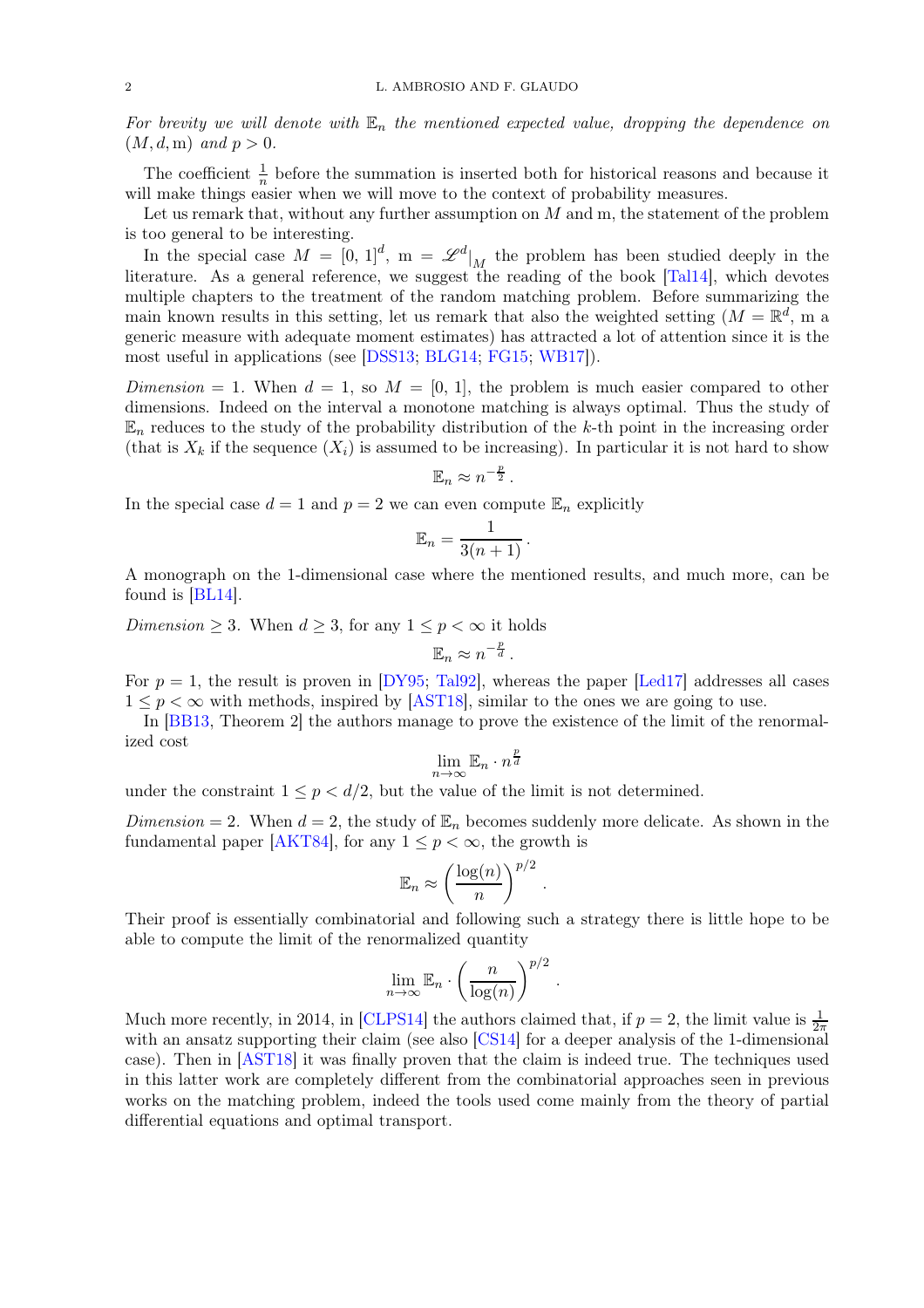Semi-discrete matching problem, large scale behaviour. In the semi-discrete matching problem, a single family of independent and identically distributed points  $(X_i)_{1\leq i\leq n}$  has to be matched to the reference measure m. By rescaling, and possibly replacing the empirical measures with a Poisson point process, the semi-discrete matching problem can be connected to the Lebesgue-to-Poisson transport problem of [\[HS13\]](#page-23-4), see [\[GHO18](#page-23-5)] where the large scale behaviour of the optimal maps is deeply analyzed.

As in  $[AST18]$ , we will focus on the case where  $(M, d)$  is a 2-dimensional compact Riemannian manifold, m is the volume measure and the cost is given by the square of the distance. From now on we are going to switch from the language of combinatorics and computer science to the language of probability and optimal transport. Thus, instead of matching two family of points we will minimize the Wasserstein distance between the corresponding empirical measures.

<span id="page-2-1"></span>We will prove the following generalization of  $[AST18, Eq. (1.2)]$  to manifold different from the torus and the square.

**Theorem 1.1** (Main Theorem for bipartite matching). Let  $(M, g)$  be a 2-dimensional compact closed manifold (or the square  $[0, 1]^2$ ) whose volume measure m is a probability. Let  $(X_i)_{i \in \mathbb{N}}$  and  $(Y_i)_{i\in\mathbb{N}}$  be two families of independent random points m-uniformly distributed on M. Then

$$
\lim_{n \to \infty} \frac{n}{\log(n)} \cdot \mathbb{E}\left[W_2^2 \left(\frac{1}{n} \sum_{i=1}^n \delta_{X_i}, \frac{1}{n} \sum_{i=1}^n \delta_{Y_i}\right)\right] = \frac{1}{2\pi}.
$$

<span id="page-2-0"></span>In the context of the semi-matching problem we simplify the proof contained in [\[AST18\]](#page-22-0) and strengthen the estimate of the error term provided in [\[Led18](#page-23-0)].

**Theorem 1.2** (Main Theorem for semi-discrete matching). Let  $(M, q)$  be a 2-dimensional compact closed manifold (or the square  $[0, 1]^2$ ) whose volume measure m is a probability. Let  $(X_i)_{i \in \mathbb{N}}$ be a family of independent random points m-uniformly distributed on M. There exists a constant  $C = C(M)$ , such that

$$
\left| \mathbb{E}\left[W_2^2\left(\frac{1}{n}\sum_{i=1}^n \delta_{X_i}, m\right)\right] - \frac{\log(n)}{4\pi n} \right| \leq C \frac{\sqrt{\log(n)\log\log(n)}}{n}.
$$

In order to describe our approach let us focus on the semi-discrete matching problem. Very roughly, we compute a first-order approximation of the optimal transport from m to  $\frac{1}{n} \sum \delta_{X_i}$  and we show, overcoming multiple technical difficulties, that very often the said transport is almost optimal. In some sense, this strategy is even closer to the heuristics behind the ansatz proposed in [\[CLPS14](#page-22-8)], compared to the strategy pursued in [\[AST18\]](#page-22-0) (even though many technical points will be in common).

More in detail, here is a schematic description of the proof.



FIGURE 1. Sketch of the proof strategy.

- (1) Let us denote  $\mu^n \coloneqq \frac{1}{n}$  $\frac{1}{n} \sum \delta_{X_i}$  the empirical measure. We construct a regularized version of  $\mu^n$ , called  $\mu^{n,t}$ , that is *extremely* near to  $\mu^n$  in the Wasserstein distance.
- (2) We consider a probabilistic event  $A^{n,t}_{\epsilon}$  $\sum_{k=1}^{n} \xi_k^{\text{min}}$  similar to  $\{\|\mu^{n,t} - \mathbf{m}\|_{\infty} < \xi\}$  and show that such an event is extremely likely. The event considered is rather technical, but should be understood as the intuitive event: "the  $X_i$  are well-spread on  $M$ ".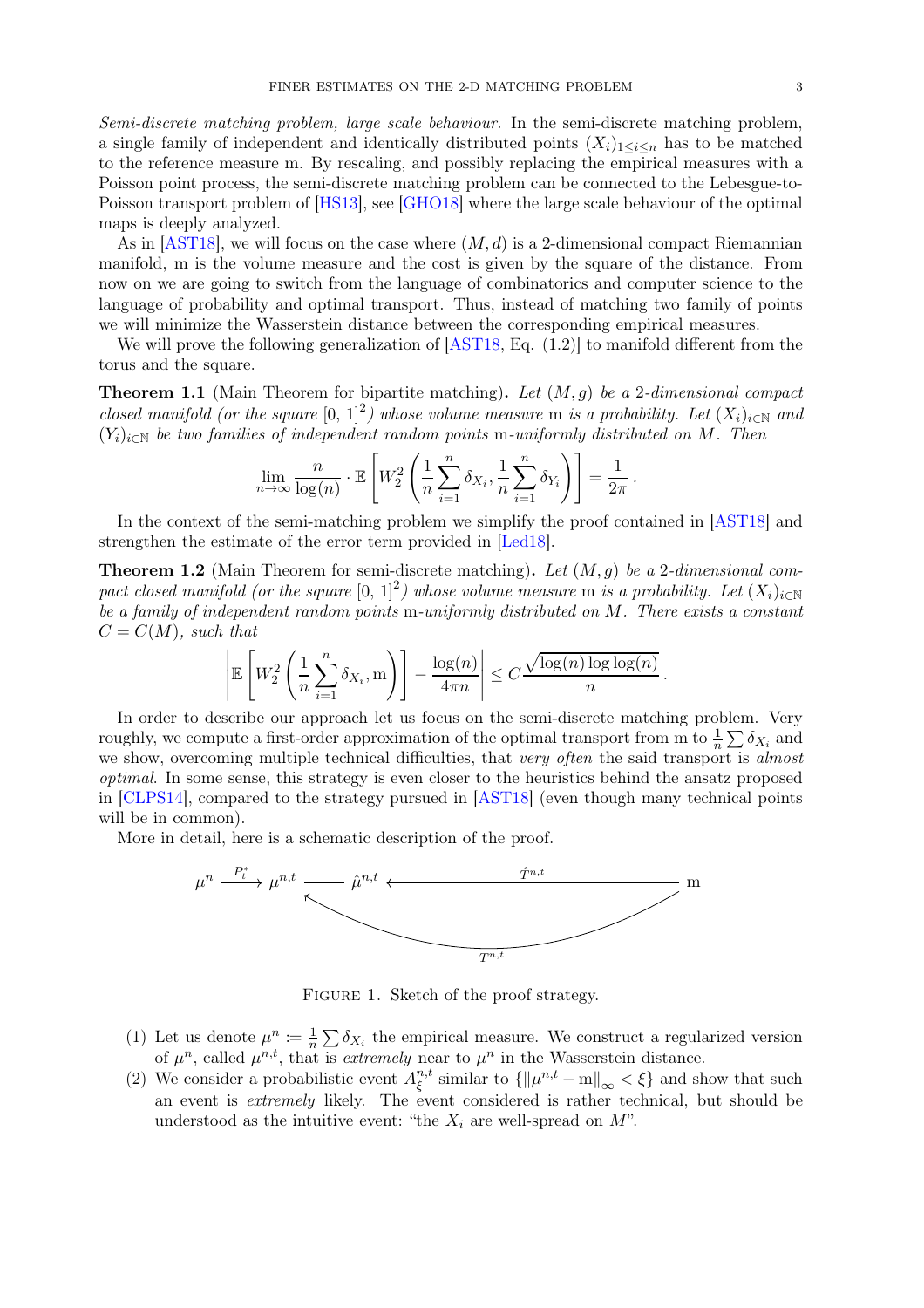- (3) With a known trick in optimal transport (Dacorogna-Moser coupling), we construct a transport map  $T^{n,t}$  from m to  $\mu^{n,t}$ .
- (4) In the event  $A^{n,t}_{\xi}$  $\hat{\mathcal{L}}_{\xi}^{n,t}$ , we derive from  $T^{n,t}$  an **optimal** map  $\hat{T}^{n,t}$  from m into a measure  $\hat{\mu}^{n,t}$ that is extremely near in the Wasserstein distance to  $\mu^{n,t}$ .
- (5) We conclude computing the average cost of  $\hat{T}^{n,t}$ .

The regularized measure  $\mu^{n,t}$  is obtained from  $\mu$  through the heat flow, namely  $\mu^{n,t} = P_t^*(\mu^n)$ where  $t > 0$  is a suitably chosen time (see [Section 2.2.3](#page-5-1) for the definition of  $P_t^*$ ). In [Section 5](#page-12-0) we develop an improved contractivity estimate for the heat flow on random data and we use it to show that  $\mu^n$  and  $\mu^{n,t}$  are sufficiently near in the Wasserstein distance. The probabilistic event  $A^{n,t}_{\epsilon}$  $\frac{n}{\xi}$  is defined and studied in [Section 3.](#page-5-0) Let us remark that this is the only section where probability theory plays a central role. The map  $T^{n,t}$  is constructed in [Section 4](#page-10-0) as the flow of a vector field. The map  $\hat{T}^{n,t}$  is simply the exponential map applied on (a slightly modified version of) the same vector field. Optimality of  $\hat{T}^{n,t}$  follows from the fact that it has small  $C^2$ -norm (see [\[Gla19](#page-23-6), Theorem 1.1] or [\[Vil09,](#page-24-2) Theorem 13.5]). We will devote [Appendix A](#page-17-0) to showing that  $\mu^{n,t}$  and  $\hat{\mu}^{n,t}$  are sufficiently near in the Wasserstein distance.

In [Sections 6](#page-14-0) and [7](#page-16-0) we will prove our main theorems for the semi-discrete matching problem and the bipartite matching problem. The proofs are almost equal.

Differently from the proof contained in  $[AST18]$ , we do not need the duality theory of optimal transport as it is completely encoded in the mentioned theorem stating that a small map is optimal. In this way, we do not need to manage the upper-bound and the lower-bound of the expected cost separately. Last but not least, as will be clear by the comments scattered through the paper, our proof is just one little step away from generalizing the results also to weighted manifolds and manifolds with boundary.

<span id="page-3-0"></span>Acknowledgement. We thank F.Stra and D.Trevisan for useful comments, during the development of the paper, and the paper's reviewers for their constructive and detailed observations. The second author is funded by the European Research Council under the Grant Agreement No. 721675 "Regularity and Stability in Partial Differential Equations (RSPDE)".

## 2. GENERAL SETTING AND NOTATION

<span id="page-3-1"></span>The setting and definitions we are going to describe in this section will be used in the whole paper. Only in the section devoted to the bipartite matching we are going to change slightly some definitions.

Whenever we say  $A \leq B$  we mean that there exists a positive constant  $C = C(M)$  that depends only on the manifold M such that  $A \leq CB$ . If we add a subscript like  $\leq_p$  it means that the implicit constant is allowed to depend also on  $p$ . Even though this notation might be a little confusing initially, it is extremely handy to avoid the introduction of a huge number of meaningless constant factors.

With  $\mathcal{P}(M)$  we will denote the set of Borel probability measures on the manifold M.

<span id="page-3-2"></span>2.1. **Ambient Manifold.** Let M be a closed compact 2-dimensional Riemannian manifold and let m be its volume measure. We will always work, under no real loss of generality, under the assumption that m is a probability measure. Unless stated otherwise, this will be the ambient space for all our results.

It is very tempting to work in the more general setting of weighted/with boundary manifolds. Indeed it might seem that most of what we obtain could be easily achieved also for weighted/with boundary manifolds. Nonetheless, there is an issue that we could not solve. The estimate on the derivatives of the heat kernel we use, specifically [Theorem 3.9,](#page-7-0) seems to be known in literature only for a closed and nonweighted manifold. Apart from that single result (that most likely holds also in the weighted setting if the weight is sufficiently smooth) everything else can be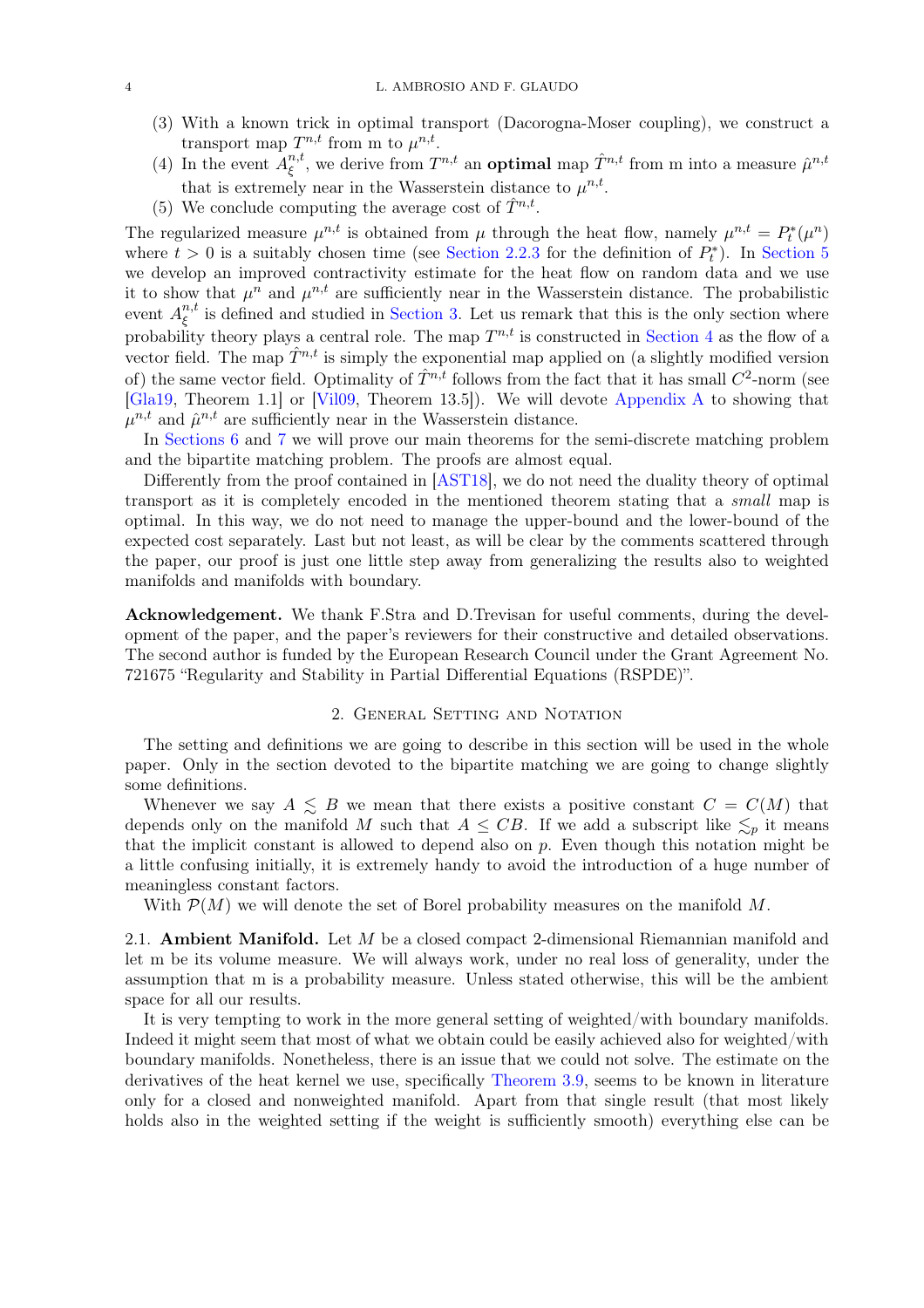easily adapted to the weighted and nonclosed setting. In an appendix to this work, we manage to extend the mentioned estimate to the case of the square (and thus all our results apply also when  $M = [0, 1]^2$ .

By weighted manifold we mean a Riemannian manifold where the measure is perturbed as  $m_V = e^{-V}$ m where  $V : M \to \mathbb{R}$  is a smooth function (i.e. the weight). The matching problem is very susceptible to the change of the reference measure (as the case of Gaussian measures, recently considered in [\[Led17](#page-23-3); [Led18](#page-23-0); [Tal18](#page-24-3)], illustrates) and therefore gaining the possibility to add a weight would broaden the scope of our results.

Even though we are not able to generalize [Theorem 3.9,](#page-7-0) during the paper we will outline what are the changes necessary to make everything else work in the weighted/with boundary case.

Let us say now the fundamental observation that is needed to handle the weighted/with boundary case: we have to adopt the right definition of Laplacian.

In the weighted (or even with boundary) setting, the *standard* Laplacian must be replaced by the so called drift-Laplacian (still denoted  $\Delta$  for consistency), also named Witten Laplacian, characterized by the identity

<span id="page-4-1"></span>
$$
\int_{M} -\Delta u \cdot \varphi \, dm_{V} = \int_{M} \nabla u \cdot \nabla \varphi \, dm_{V}
$$
\n(2.1)

for any  $\varphi \in C^{\infty}(M)$ . This operator is related to the standard Laplace-Beltrami operator  $\tilde{\Delta}$  by  $\Delta = \tilde{\Delta} - \nabla V \cdot \nabla$  (see [\[Gri06](#page-23-7)]) and, in the case of manifolds with boundary, [\(2.1\)](#page-4-1) encodes the null Neumann boundary condition. Using this definition everywhere, almost all the statements and proofs that we provide in the nonweighted closed setting can be adapted straight-forwardly to the weighted/with boundary setting.

### <span id="page-4-0"></span>2.2. Random Matching Problem Notation.

2.2.1. Empirical measures. Let  $(X_i)_{1\leq i\leq n}$  be a family of independent random points m-uniformly distributed on  $M$ . Let us define the empirical measure associated to the family of random points

$$
\mu^n \coloneqq \frac{1}{n} \sum_{i=1}^n \delta_{X_i} \, .
$$

When two independent families  $(X_i)$  and  $(Y_i)$  of random points m-uniformly distributed on M will be considered, we will denote with  $\mu_0^n$  and  $\mu_1^n$  the empirical measures associated respectively to  $(X_i)$  and  $(Y_i)$ .

The main topic of this paper is the study the two quantities

$$
\mathbb{E}\left[W_2^2(\mu^n, m)\right] \text{ and } \mathbb{E}\left[W_2^2(\mu_0^n, \mu_1^n)\right].
$$

2.2.2. Wasserstein distance. The quadratic Wasserstein distance, denoted by  $W_2(\cdot, \cdot)$ , is the distance induced on probability measures by the quadratic optimal transport cost

$$
W_2^2(\mu,\nu) \coloneqq \min_{\pi \in \Gamma(\mu,\nu)} \int_{M \times M} d(x,y)^2 d\pi(x,y),
$$

where  $\Gamma(\mu, \nu)$  is the set of Borel probability measures on the product  $M \times M$  whose first and second marginals are  $\mu$  and  $\nu$  respectively. See the monographs [\[Vil09](#page-24-2)] or [\[San15](#page-23-8)] for further details. Let us recall that when both measures are given by a sum of Dirac masses the Wasserstein distance becomes the more elementary bipartite matching cost

$$
W_2^2(\mu_0^n, \mu_1^n) = \frac{1}{n} \min_{\sigma \in S^n} \sum_{i=1}^n d(X_i, Y_{\sigma}(i))^2.
$$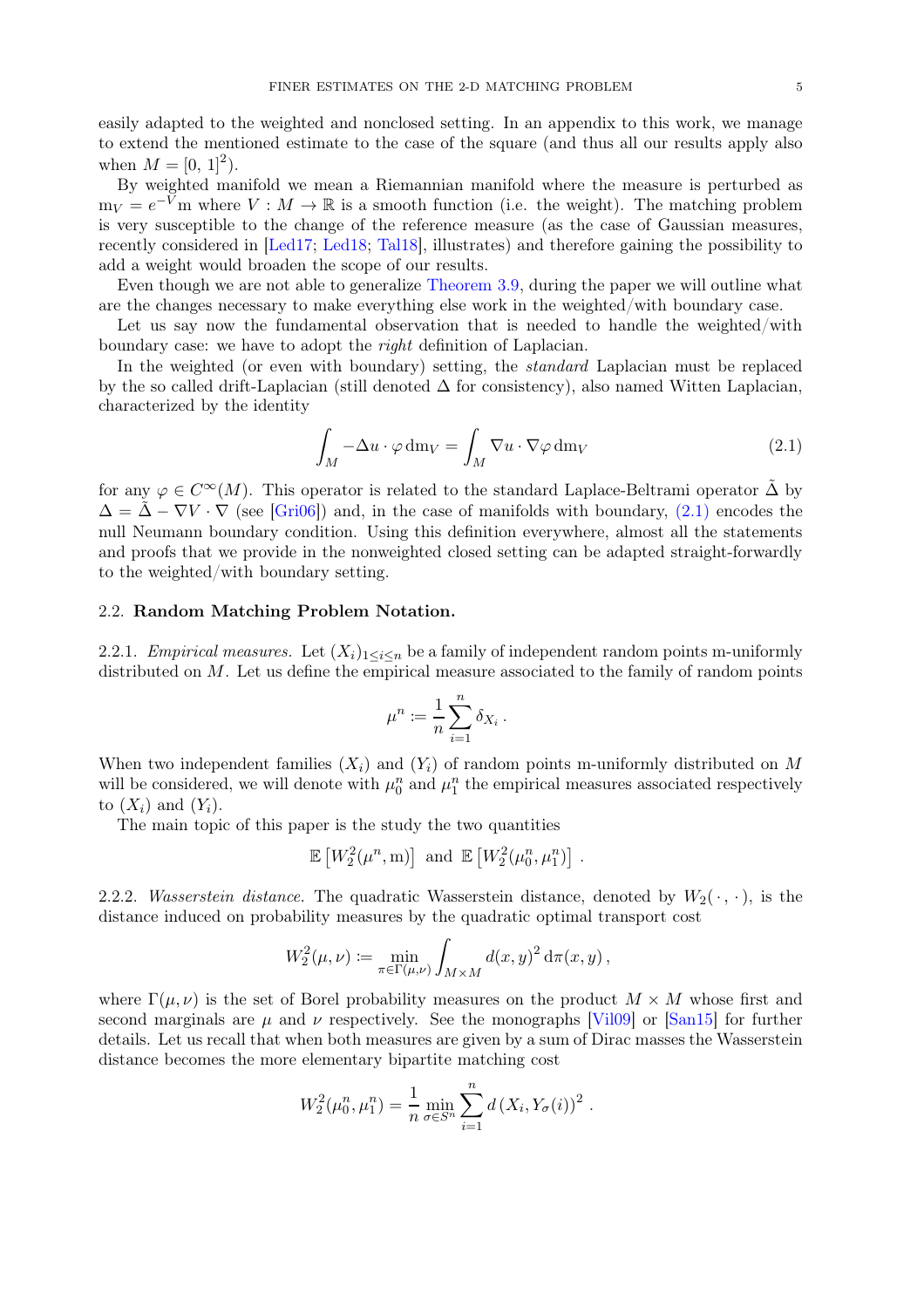<span id="page-5-1"></span>2.2.3. Heat flow regularization. For any positive time  $t > 0$ , let  $\mu^{n,t}$  be the evolution through the heat flow of  $\mu^n$ , that is

$$
\mu^{n,t} = P_t^*(\mu^n) = \left(\frac{1}{n}\sum_{i=1}^n p_t(X_i, \cdot)\right) \mathbf{m} = u^{n,t} \mathbf{m},
$$

where  $u^{n,t}$  is implicitly defined as the density of  $\mu^{n,t}$  with respect to m. Let us recall that  $P_t^*$ denotes the heat semigroup on the space of measures and  $p_t(\cdot, \cdot)$  is the heat kernel at time t. For some background on the heat flow on a compact Riemannian manifold, see for instance [\[Cha84](#page-22-10), Chapter 6].

Why are we regularizing  $\mu^n$  through the heat flow? First of all let us address a simpler question: why are we regularizing at all? The intuition is that regularization allows us to ignore completely the small-scale bad behaviour that is naturally associated with the empirical measure. For example, the regularization is necessary to gain the uniform estimate we will show in [Theorem 3.3.](#page-6-0)

But why the heat flow? A priori any kind of good enough convolution kernel that depends on a parameter  $t > 0$  would fit our needs. Once again the intuition is pretty clear: the heat flow is the *best way* to go from the empirical measure to the standard measure. Indeed it is well known from [\[JKO98](#page-23-9)] that the heat flow can be seen as the gradient flow in the Wasserstein space induced by the relative entropy functional (see [\[Erb10](#page-23-10)] for the extension of [\[JKO98\]](#page-23-9) to Riemannian manifolds). More practically, the semigroup property of the heat kernel provides a lot of identities and estimates and plays a crucial role also in the proof of the refined contractivity property of [Section 5.](#page-12-0)

2.2.4. The potential  $f^{n,t}$ . It is now time to give the most important definition. Let  $f^{n,t}: M \to \mathbb{R}$ be the unique function with null mean such that

<span id="page-5-2"></span>
$$
-\Delta f^{n,t} = u^{n,t} - 1. \tag{2.2}
$$

The hidden idea behind this definition, underlying the ansatz of [\[CLPS14](#page-22-8)], is a linearization of the Monge-Ampère equation under the assumption that  $u^{n,t}$  is already extremely near to 1. We suggest the reading of the introduction of [\[AST18](#page-22-0)] for a deeper explanation. The mentioned linearization hints us that  $\nabla f^{n,t}$  should be an approximate optimal map from the measure  $\mu$  to the measure  $\mu^{n,t}$ . We will see in [Proposition 4.3](#page-11-0) and later in [Theorem 1.2](#page-2-0) that this is indeed true.

<span id="page-5-0"></span>Let us remark that, as much as possible, we try to be consistent with the notation used in [\[AST18](#page-22-0)].

# 3. Flatness of the Regularized Density

<span id="page-5-3"></span>**Definition 3.1** (Norm of a tensor). Given a 2-tensor field  $\tau \in T_2^0(M)$ , let the operator norm at a point  $x \in M$  be defined as

$$
|\tau(x)| = \sup_{u,v \in T_x M \setminus \{0\}} \frac{|\tau(x)[u,v]|}{|u||v|}.
$$

The infinity norm of the tensor  $\tau$  is then defined as the supremum of the pointwise norm

$$
\|\tau\|_{\infty} = \sup_{x \in M} |\tau(x)|.
$$

Remark 3.2. With this norm, it holds

$$
|X(\gamma(1))-X_{||}|\leq \text{L}(\gamma)\cdot\|\nabla X\|_\infty
$$

whenever  $\gamma : [0, 1] \to M$  is a smooth curve, X is a smooth vector field and  $X_{\parallel} \in T_{\gamma(1)}M$  is the parallel transport of  $X(\gamma(0))$  onto  $T_{\gamma(1)}M$  along  $\gamma$ .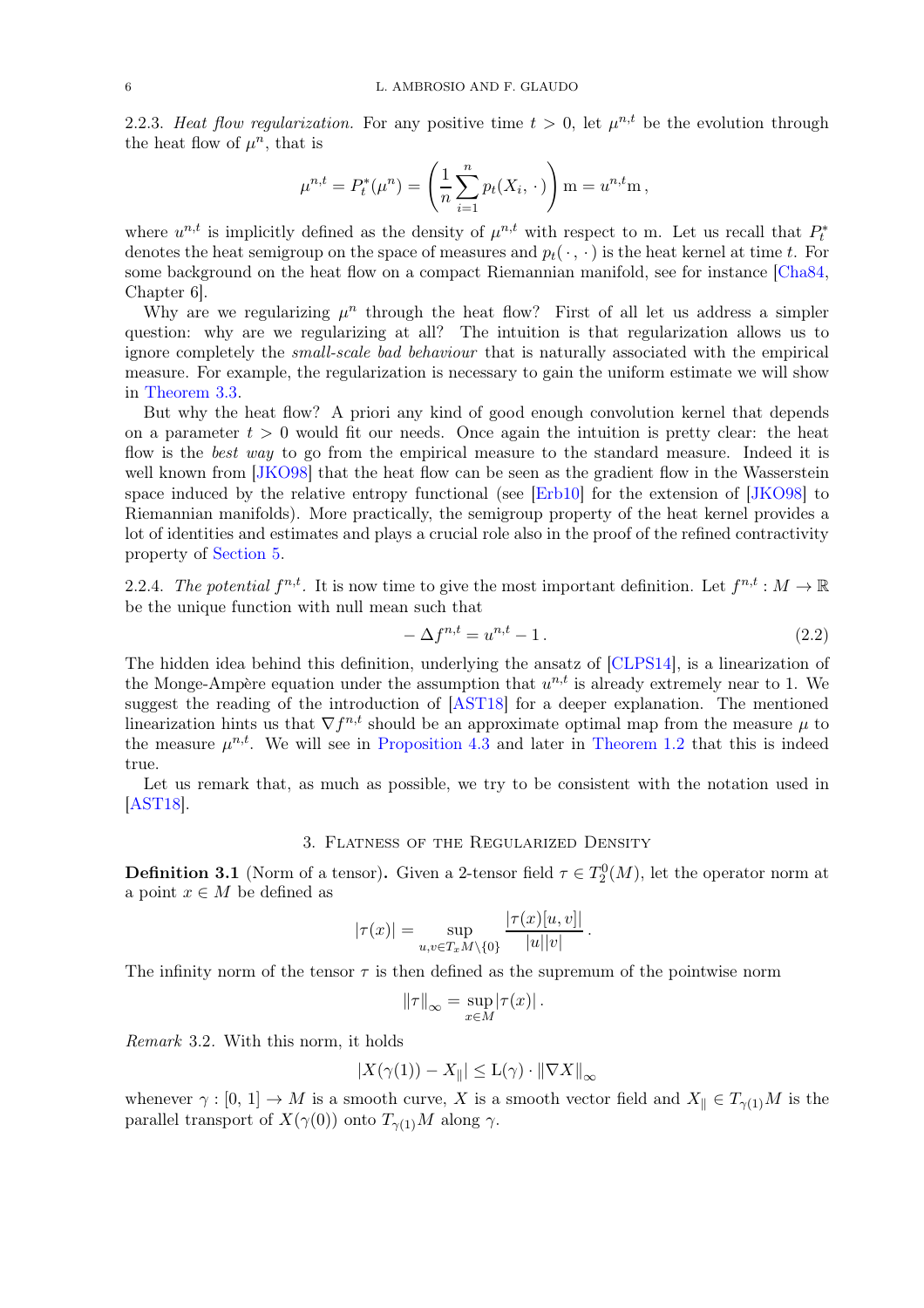For a fixed  $\xi > 0$ , we want to investigate how unlikely is the event

$$
A_{\xi}^{n,t} \coloneqq \left\{ \|\nabla^2 f^{n,t}\|_{\infty} < \xi \right\} \, .
$$

Let us recall that  $(2.2)$  implies

$$
||u^{n,t} - 1||_{\infty} = ||-\Delta f^{n,t}||_{\infty} \lesssim ||\nabla^2 f^{n,t}||_{\infty},
$$

thus the event  $A^{n,t}_{\xi}$  $\mathcal{L}^{n,t}_{\xi}$  is very similar to (and is contained in) the event considered in [\[AST18](#page-22-0), Proposition 3.10. Let us remark that taking a larger  $t > 0$  will of course assure us that  $A^{n,t}_{\epsilon}$  $\int_{\xi}^{n,\iota}$  is extremely likely, but, as we will see, taking a  $t > 0$  that is too large is unfeasible.

<span id="page-6-0"></span>Our goal is showing the following estimate on the probability of  $A^{n,t}_{\epsilon}$ ξ .

**Theorem 3.3.** There exists a constant  $a = a(M) > 1$  such that, for any  $n \in \mathbb{N}$ ,  $0 < \xi < 1$  and  $0 < t < 1$  it holds

$$
\mathbb{P}\left((A_{\xi}^{n,t})^{\mathsf{c}}\right) \lesssim \frac{1}{\xi^2 t^3} a^{-nt\xi^2}.
$$

The proof of [Theorem 3.3](#page-6-0) will follow rather easily via a standard concentration inequality once we have established some nontrivial inequalities concerning the heat kernel.

In fact, a vast part of this section will be devoted to a fine study of  $q_t$ , that is a *time-averaged* heat kernel.

**Definition 3.4.** Let us denote with  $q_t : M \times M \to \mathbb{R}$  the unique function with null mean value such that  $-\Delta q_t(x, y) = p_t(x, y) - 1$ , where the Laplacian is computed with respect to the second variable.

Remark 3.5. All the derivatives of  $q_t$  will be performed on the second variable. In the weighted and with boundary setting the definition of  $q_t$  stays the same, whereas the Laplace operator changes meaning (as explained in [Section 2.1\)](#page-3-2).

Remark 3.6. The kernel  $q_t$  arises naturally in our investigation because, as we will see later, it holds

$$
f^{n,t}(y) = \frac{1}{n} \sum_{i=1}^{n} q_t(X_i, y).
$$

Let us show some properties of the kernel  $q_t$ . As a consequence of the decay of the heat kernel when t goes to infinity, for any  $x, y \in M$  and  $t > 0$ , it holds

$$
\Delta_y \int_t^{\infty} p_s(x, y) - 1 ds = \int_t^{\infty} \Delta_y p_s(x, y) ds = \int_t^{\infty} \frac{d}{ds} p_s(x, y) ds = 1 - p_t(x, y),
$$

therefore we have the fundamental identity

<span id="page-6-1"></span>
$$
q_t(x,y) = \int_t^{\infty} (p_s(x,y) - 1) \, ds. \tag{3.1}
$$

Let us also remark that  $q_t$  is symmetric  $q_t(x, y) = q_t(y, x)$ . Furthermore, for all  $y \in M$  the average value of  $\nabla_{y}q_{t}(\cdot,y)$  is null, indeed it holds

$$
\int_M \nabla_y q_t(x, y) \, dm(x) = \int_M \nabla_y \left( \int_t^\infty (p_s(x, y) - 1) \, ds \right) dm(x)
$$

$$
= \int_t^\infty \nabla_y \left( \int_M p_s(x, y) \, dm(x) \right) ds = \int_t^\infty \nabla_y (1) \, ds = 0.
$$

Similarly we can prove that the average value is null also for higher derivatives.

<span id="page-6-2"></span>Now we want to deduce some estimates for the time-averaged kernel  $q_t$  from the related estimates for the standard heat kernel. Therefore let us start stating some well-known estimates related to the heat kernel. The interested reader can find more about heat kernel estimates on the monographs [\[SC10;](#page-23-11) [Gri99](#page-23-12)].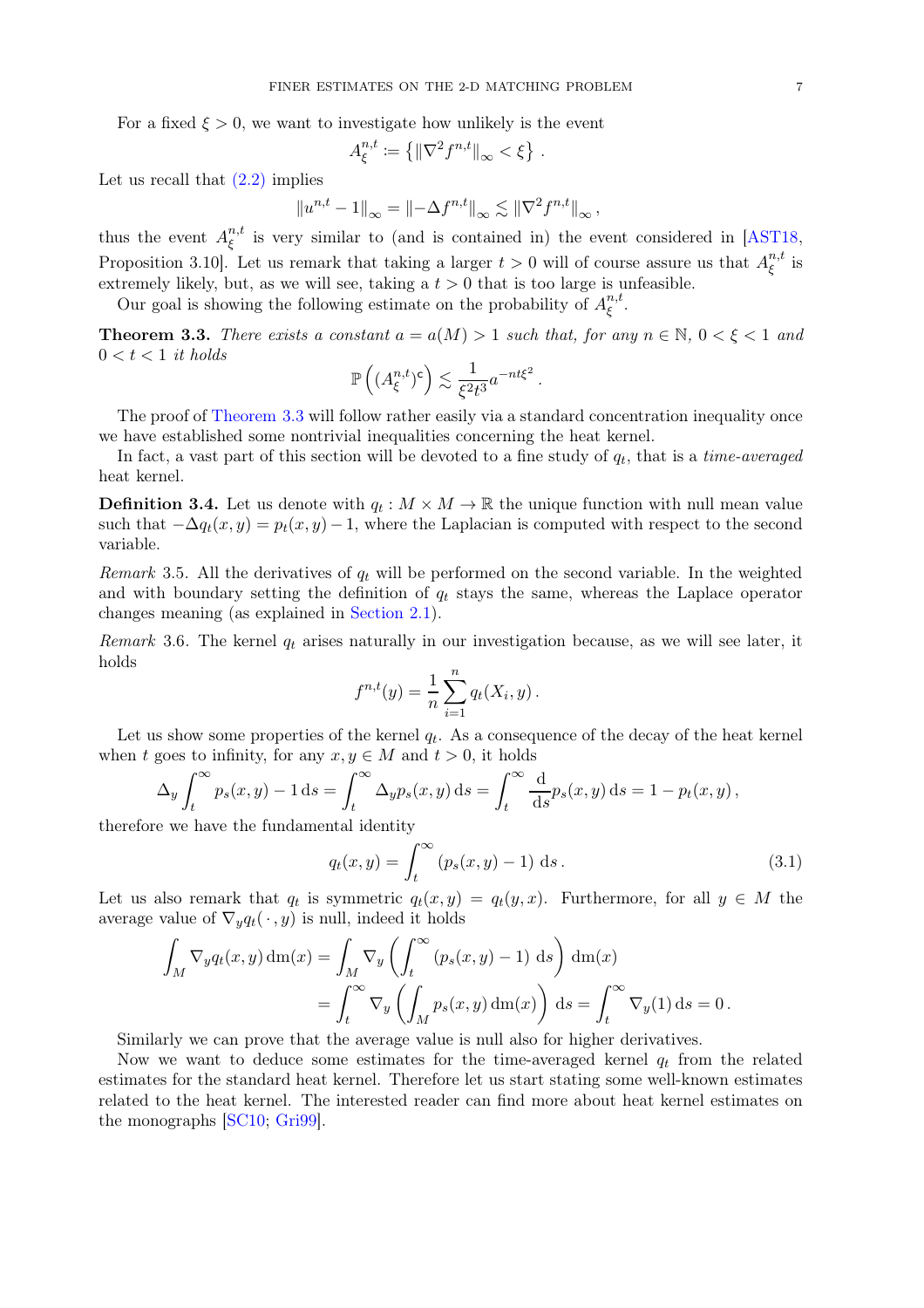Theorem 3.7 (Trace Formula). It holds

$$
\int_M (p_t(x, x) - 1) \, dm(x) = \frac{1}{4\pi t} + \mathcal{O}\left(\frac{1}{\sqrt{t}}\right)
$$

.

Proof. It is proved in [\[MS67\]](#page-23-13) for smooth manifolds, possibly with smooth boundary. To handle the case of the square, we need the formula for Lipschitz domains that is proved in [\[Bro93](#page-22-11)]. For weighted manifolds it is proven in [\[CR17](#page-22-12), Theorem 1.5].

<span id="page-7-2"></span>**Theorem 3.8** (Heat Kernel Estimate). There exists a suitable  $a = a(M) > 1$  such that, for any  $0 < t < 1$  and  $x, y \in M$ , it holds

$$
p_t(x,y) \lesssim \frac{1}{t} a^{-\frac{d^2(x,y)}{t}}.
$$

Proof. It is proved in [\[CLY81,](#page-22-13) Theorem 4, Remark at page 1050]. For the proof in the weighted and with boundary setting, see [\[ZLJ16](#page-24-4), Theorem 1.2].

<span id="page-7-0"></span>**Theorem 3.9** (Heat Kernel Derivatives Estimate). For any  $N \geq 1$ ,  $0 \lt t \lt 1$  and  $x, y \in M$ , it holds

$$
|\nabla^N p_t(x,y)| \lesssim_N \left(\frac{1}{t^{\frac{N}{2}}} + \frac{d^N(x,y)}{t^N}\right) p_t(x,y).
$$

Proof. For closed compact manifolds it can be found in [\[ST98\]](#page-23-14) or in [\[Hsu99,](#page-23-15) Corollary 1.2]. We prove the special case  $M = [0, 1]^2$  in [Appendix B.](#page-20-0)

Remark 3.10. The estimate on the derivatives of the heat kernel provided by the previous theorem is fundamental for the approach presented here. Furthermore, as anticipated in [Section 2.1,](#page-3-2) the need for such an estimate is exactly the obstruction to the generalization of our result to the weighted or with boundary setting.

Let us also remark that we will use the estimate only for  $N \leq 3$ .

We are now ready to state and prove some estimates on the kernel  $q_t$ . The first one has an algebraic flavor, whereas [Proposition 3.12](#page-7-1) and [Corollary 3.13](#page-8-0) are hard-analysis estimates deduced from [Theorems 3.8](#page-7-2) and [3.9.](#page-7-0)

<span id="page-7-3"></span>**Proposition 3.11.** For any  $t > 0$  it holds

$$
\int_M \int_M |\nabla_y q_t(x, y)|^2 \, dm(y) \, dm(x) = \frac{|\log(t)|}{4\pi} + \mathcal{O}(1) \, .
$$

*Proof.* Let us ignore the integral in  $dm(x)$ . Recalling the formula stated in  $(3.1)$  and the definition of  $q_t$ , integrating by parts we obtain

$$
\int_M |\nabla_y q_t(x,y)|^2 \, dm(y) = \int_M (p_t(x,y) - 1) \int_t^\infty (p_s(x,y) - 1) \, ds \, dm(y),
$$

thence, applying Fubini's theorem and the semigroup property of  $p_t$ , we can continue this chain of identities

$$
= \int_{t}^{\infty} \int_{M} (p_t(x, y) p_s(y, x) - 1) dm(y) ds = \int_{t}^{\infty} (p_{s+t}(x, x) - 1) ds = \int_{2t}^{\infty} (p_s(x, x) - 1) ds.
$$

After integration with respect to x, the statement follows thanks to [Theorem 3.7.](#page-6-2)

The following proposition plays a central role in all forthcoming results. Indeed, the kind of estimate we obtain on the derivatives of  $q_t$  is exactly the one we need to deduce strong integral inequalities.

<span id="page-7-1"></span>**Proposition 3.12.** For any  $N \geq 1$ ,  $0 < t < 1$  and  $x, y \in M$  it holds

$$
|\nabla_y^N q_t(x,y)| \lesssim_N \frac{1}{d^N(x,y)+t^{\frac{N}{2}}}.
$$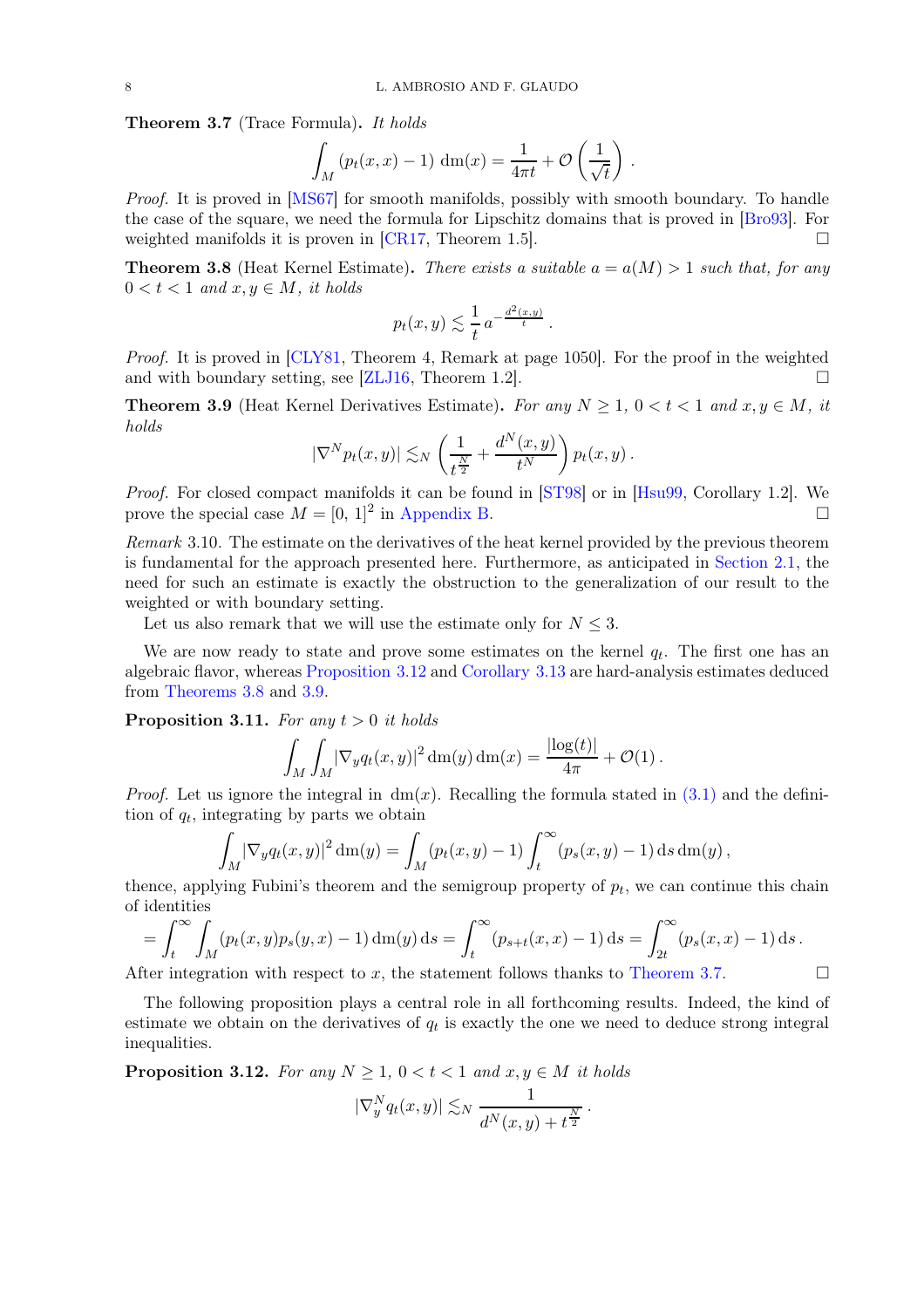*Proof.* For the sake of brevity, let us denote  $d = d(x, y)$ .

Applying [\(3.1\)](#page-6-1) together with [Theorems 3.8](#page-7-2) and [3.9,](#page-7-0) through some careful estimates of the involved quantities and the change of variables  $d^2/s = w$ , we obtain

$$
\begin{split} |\nabla_y^N q_t(x, y)| &\leq \int_t^\infty |\nabla^N p_s(x, y)| \, \mathrm{d}s \lesssim_N 1 + \int_t^1 \left(\frac{1}{s^{\frac{N}{2}}} + \left(\frac{d}{s}\right)^N\right) \frac{1}{s} \, a^{-\frac{d^2}{s}} \, \mathrm{d}s \\ &\leq 1 + \int_t^\infty \left(\frac{1}{s^{\frac{N}{2}}} + \left(\frac{d}{s}\right)^N\right) \frac{1}{s} \, a^{-\frac{d^2}{s}} \, \mathrm{d}s \\ &= 1 + \frac{1}{d^N} \int_0^{\frac{d^2}{t}} \left(w^{\frac{N}{2}-1} + w^{N-1}\right) a^{-w} \, \mathrm{d}w \\ &= 1 + \frac{1}{t^{\frac{N}{2}}} \cdot \frac{\int_0^{\frac{d^2}{t}} \left(w^{\frac{N}{2}-1} + w^{N-1}\right) a^{-w} \, \mathrm{d}w}{\left(\frac{d^2}{t}\right)^{\frac{N}{2}}} \, . \end{split}
$$

The desired statement now follows from the elementary inequality

$$
\forall x > 0: \quad \int_0^x (w^{\frac{N}{2}-1} + w^{N-1}) a^{-w} \, dw \lesssim_N \frac{x^{\frac{N}{2}}}{1 + x^{\frac{N}{2}}},
$$

which is a consequence of the two estimates

$$
\forall 0 < x < 1: \quad \int_0^x (w^{\frac{N}{2}-1} + w^{N-1}) a^{-w} dw \lesssim_N x^{\frac{N}{2}},
$$

$$
\forall x \ge 1: \quad \int_0^x (w^{\frac{N}{2}-1} + w^{N-1}) a^{-w} dw \lesssim_N 1.
$$

<span id="page-8-0"></span>**Corollary 3.13.** Let us fix a natural number  $N \geq 1$  and a real number  $p > \frac{2}{N}$ . For any  $0 < t < 1$ and  $\bar{x}, \bar{y} \in M$  the following two inequalities hold<sup>1</sup>

$$
\int_M |\nabla_y^N q_t(\bar{x}, y)|^p \, dm(y) \lesssim_{N, p} t^{1 - \frac{Np}{2}},
$$
  

$$
\int_M |\nabla_y^N q_t(x, \bar{y})|^p \, dm(x) \lesssim_{N, p} t^{1 - \frac{Np}{2}}.
$$

When  $p=\frac{2}{N}$  $\frac{2}{N}$ , the same inequalities hold if  $t^{1-\frac{Np}{2}}$  is replaced with  $|\log(t)|$ .

*Proof.* We are going to prove only the case  $Np > 2$  when the integral is in dm(y), the proof of the other case being very similar.

To prove the desired result we just have to insert the inequality stated in [Proposition 3.12](#page-7-1) inside the coarea formula (in the very last inequality below we use the change of variables

<sup>&</sup>lt;sup>1</sup>Let us remark that the two inequalities are not equivalent. Indeed in the first one we are integrating with respect to the variable y, that is the differentiation variable, whereas in the second one we are integrating with respect to the variable  $x$ , that is not the differentiation variable.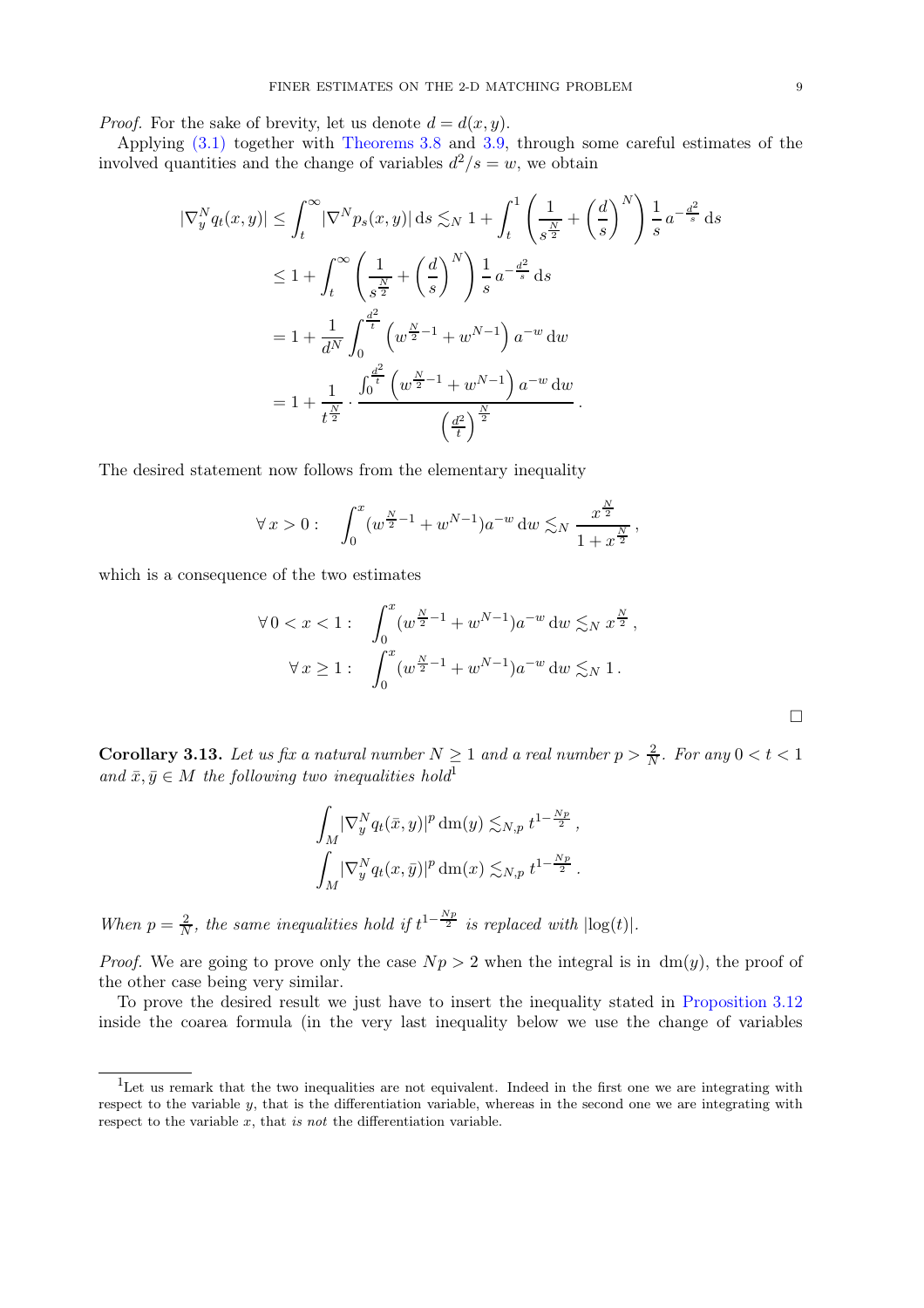$$
r^{2} = st):
$$
\n
$$
\int_{M} |\nabla_{y}^{N} q_{t}(x, y)|^{p} dm(y) \lesssim_{N, p} \int_{M} \frac{1}{(d^{N}(x, y) + t^{N/2})^{p}} dm(y)
$$
\n
$$
\lesssim_{N, p} \int_{B(x, \text{inj}(M)/2)} \frac{1}{(d^{N}(x, y) + t^{N/2})^{p}} dm(y)
$$
\n
$$
= \int_{0}^{\text{inj}(M)/2} \frac{1}{(r^{N} + t^{N/2})^{p}} \mathcal{H}^{1}(\partial B(x, r)) dr
$$
\n
$$
\lesssim \int_{0}^{\text{inj}(M)/2} \frac{r}{(r^{N} + t^{N/2})^{p}} dr \lesssim_{N, p} t^{1 - \frac{Np}{2}}.
$$

Let us recall that  $\mathcal{H}^1$  is the Hausdorff measure induced by the Riemannian distance. In our inequalities we have implicitly applied the known estimate (see [\[Pet98](#page-23-16)]) on the measure of the spheres on a smooth Riemannian manifold. It would be possible to obtain the same result applying only the estimate on the measure of the balls (that is a somewhat more elementary inequality) and Cavalieri's principle instead of the coarea formula.

We are going to transform the results we have proven about  $q_t$  into inequalities concerning  $f^{n,t}$ .

As anticipated, it holds

<span id="page-9-0"></span>
$$
f^{n,t}(y) = \frac{1}{n} \sum_{i=1}^{n} q_t(X_i, y).
$$
 (3.2)

Such an identity can be proven showing that both sides have null mean and the same Laplacian:

$$
-\Delta f^{n,t}(y) = u^{n,t}(y) - 1 = P_t^* \left( \frac{1}{n} \sum_{i=1}^n \delta_{X_i} - 1 \right)(y) = \frac{1}{n} \sum_{i=1}^n p_t(X_i, y) - 1
$$

$$
= -\Delta \left( \frac{1}{n} \sum_{i=1}^n q_t(X_i, \cdot) \right)(y).
$$

<span id="page-9-2"></span>Lemma 3.14. The following approximation holds

$$
\mathbb{E}\left[\int_M |\nabla f^{n,t}|^2 \, \mathrm{d}\mathbf{m}\right] = \frac{|\log(t)|}{4\pi n} + \mathcal{O}\left(\frac{1}{n}\right).
$$

*Proof.* Using the linearity of the expected value and the independence of the variables  $X_i$ , we obtain

$$
\mathbb{E}\left[\int_M |\nabla f^{n,t}|^2 \, \mathrm{dm}(y)\right] = \frac{1}{n} \int_M \int_M |\nabla_y q_t|^2 \, \mathrm{dm}(y) \, \mathrm{dm}(x)
$$

and therefore, applying [Proposition 3.11,](#page-7-3) we have proven the desired approximation.  $\Box$ 

Remark 3.15. The previous lemma is contained in [\[AST18](#page-22-0), Lemma 3.16].

Our next goal is proving [Theorem 3.3.](#page-6-0) In order to do so we will need Bernstein inequality for the sum of independent and identically distributed random variables. We are going to state it here exactly in the form we will use. One of the first reference containing the inequality is [\[Ber46](#page-22-14)], whereas one of the first in English is [\[Hoe63](#page-23-17)]. A more recent exposition can be found in the survey [\[CL06,](#page-22-15) Theorem 3.6,3.7] (alternatively, see the monograph [\[BLM03](#page-22-16)]).

<span id="page-9-1"></span>**Theorem 3.16** (Bernstein Inequality). Let  $X$  be a centered random variable such that, for a certain constant  $L > 0$ , it holds  $|X| \leq L$  almost surely. If  $(X_i)_{1 \leq i \leq n}$  are independent random variables with the same distribution as X, for any  $\xi > 0$  it holds

$$
\mathbb{P}\left(\left|\frac{\sum_{i=1}^{n} X_i}{n}\right| > \xi\right) \leq 2 \exp\left(-\frac{n\xi^2}{2 \mathbb{E}\left[X^2\right] + \frac{2}{3}L\xi}\right).
$$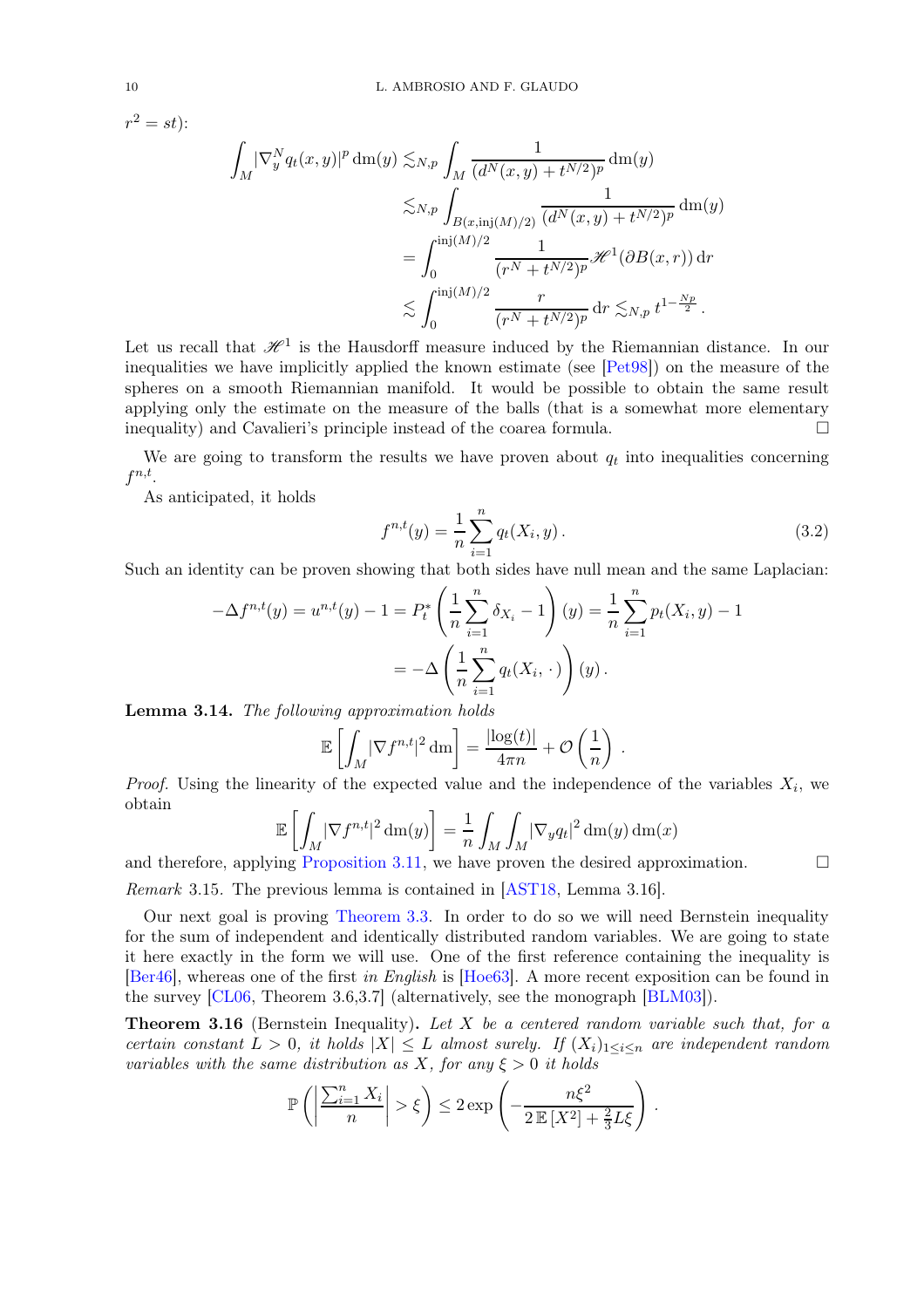*Proof of [Theorem 3.3.](#page-6-0)* Our strategy is to gain, for any  $y \in M$ , a pointwise bound on the probability  $\mathbb{P}(|\nabla^2 f^{n,t}(y)| > \xi)$  through the aforementioned concentration inequality and then to achieve the full result using a sufficiently fine net of points on  $M$ .

Let us fix  $y \in M$ . Recalling [\(3.2\),](#page-9-0) we can apply [Theorem 3.16](#page-9-1) in conjunction with [Proposition 3.12](#page-7-1) and [Corollary 3.13](#page-8-0) and obtain<sup>2</sup>

$$
\mathbb{P}\left(|\nabla^2 f^{n,t}(y)| > \xi\right) \lesssim \exp\left(-\frac{n\xi^2}{2\|\nabla^2 q_t(\,\cdot\,,y)\|_2^2 + \frac{2}{3}\|\nabla^2 q_t(\,\cdot\,,y)\|_\infty\xi}\right)
$$
  

$$
\lesssim \exp\left(-nCt\xi^2\right) ,
$$

where  $C = C(M)$  is a suitable constant.

Let us now fix  $\ell > 0$  such that  $\ell \cdot L = \frac{\xi}{2}$  $\frac{\xi}{2}$ , where L is the Lipschitz constant of  $|\nabla^2 f|$ . Let  $(z_i)_{1\leq i\leq N(\ell)} \subseteq M$  be an  $\ell$ -net on the manifold. Through a fairly standard approach, we can find such a net with  $N(\ell) \lesssim \ell^{-2}$ . Furthermore, it is easy to see, considering the bound imposed on  $\ell$ , that if  $|\nabla^2 f|(z_i) < \xi/2$  for any  $1 \leq i \leq N(\ell)$ , then  $||\nabla^2 f||_{\infty} < \xi$ . Therefore we have

$$
\mathbb{P}\left(\|\nabla^2 f^{n,t}\|_{\infty} > \xi\right) \le \sum_{i=1}^{N(\ell)} \mathbb{P}\left(|\nabla^2 f^{n,t}|(z_i) > \xi/2\right)
$$

$$
\lesssim \frac{1}{\ell^2} \exp\left(-\frac{nCt\xi^2}{4}\right) = \frac{4L^2}{\xi^2} \exp\left(-\frac{nCt\xi^2}{4}\right).
$$

The statement follows noticing that, thanks to  $(3.2)$ , L can be bounded from above by<sup>3</sup>

$$
\max_{x \in M} \|\nabla^3 q_t(x,\cdot)\|_{\infty} \lesssim t^{-\frac{3}{2}},
$$

<span id="page-10-1"></span>where we used [Proposition 3.12](#page-7-1) in the last inequality.  $\Box$ 

*Remark* 3.17. Let us stress that if  $t \gg \frac{\log n}{n}$ , [Theorem 3.3](#page-6-0) shows that *quite often* the hessian of  $f^{n,t}$  is very small.

More precisely, if  $\xi_n \geq \frac{1}{n}$  $\frac{1}{n}$  and  $t_n = \log(a)^{-1} \kappa_n \frac{\log(n)}{n}$  with  $\kappa_n \ge 1$ , then

$$
\mathbb{P}\left((A_{\xi_n}^{n,t_n})^{\texttt{c}}\right) \lesssim \frac{1}{n^{\kappa_n \xi_n^2 - 5}}\,.
$$

This observation will play a major role in the last sections as it will allow us to ignore completely the complementary event  $A^{n,t}_{\xi}$  $\mathbf{z}^{n,t}$  as it is sufficiently small.

### 4. TRANSPORT COST INEQUALITY

<span id="page-10-0"></span>Given two density functions  $u_0, u_1 : M \to \mathbb{R}$ , the Dacorogna-Moser coupling (see [\[Vil09](#page-24-2), pp. 16-17]) gives us a "first-order" approximation of the optimal matching between them. With this technique in mind, following the ideas developed in [\[AST18](#page-22-0); [Led17\]](#page-23-3), we are presenting a proposition that generalizes some of the results mentioned in those two papers. Its proof is simpler than those presented in [\[AST18](#page-22-0); [Led17](#page-23-3)] but relies on the Benamou-Brenier formula (see [\[BB00\]](#page-22-17)). Let us remark that our application of the Benamou-Brenier formula is somewhat an overkill, nonetheless we believe that using it makes the result much more natural.

For the ease of the reader let us recall the said formula before stating the proposition and its proof.

<sup>&</sup>lt;sup>2</sup>Note that we are applying [Theorem 3.16](#page-9-1) to matrix-valued random variables. In order to prove this generalization it is sufficient to apply the theorem to each entry of the matrix.

<sup>&</sup>lt;sup>3</sup>The definition of the infinity norm for a 3-tensor is analogous to the definition given for 2-tensors in [Definition 3.1.](#page-5-3)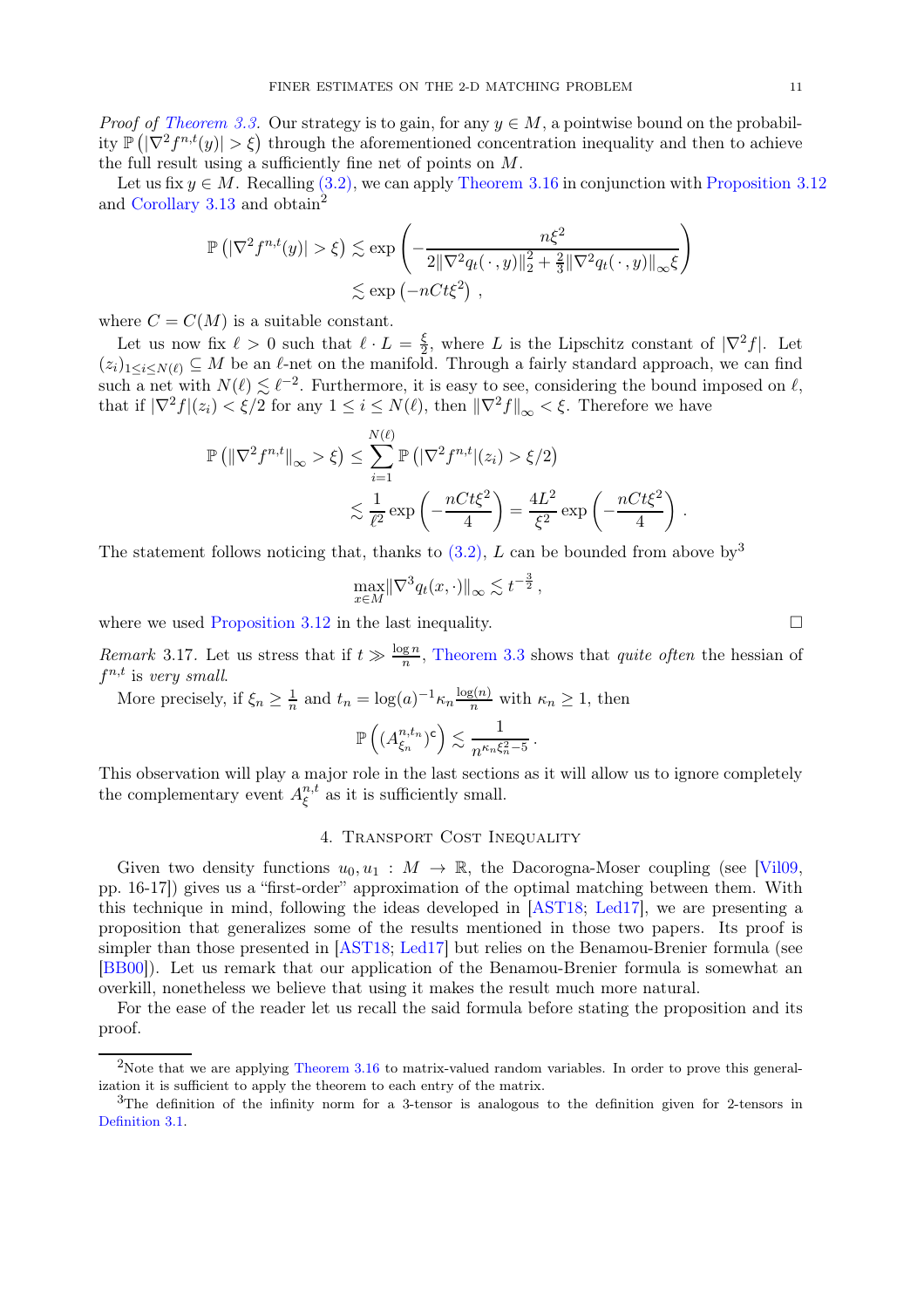**Definition 4.1** (Flow plan). Given two measures  $\mu_0, \mu_1 \in \mathcal{P}(M)$ , a flow plan is the joint information of a weakly continuous curve of measures  $\mu_t \in C^0([0, 1], \mathcal{P}(M))$  and a time-dependent Borel vector field  $(v_t)_{t\in(0, 1)}$  on M such that, in  $(0, 1) \times M$ , the continuity equation holds in the distributional sense

$$
\frac{\mathrm{d}}{\mathrm{d}t}\mu_t + \mathrm{div}(v_t\mu_t) = 0.
$$

**Theorem 4.2** (Benamou-Brenier formula). Given two measures  $\mu_0, \mu_1 \in \mathcal{P}(M)$ , it holds

$$
W_2^2(\mu_0, \mu_1) = \inf \left\{ \int_0^1 \int_M |v_t|^2 \, \mathrm{d}\mu_t \, \mathrm{d}t \; : \; (\mu_t, v_t) \; \text{is a flow plan between } \mu_0 \text{ and } \mu_1 \right\} \; .
$$

In addition, if  $(\mu_t, v_t)$  is a flow plan with  $||v_t||_{\infty} + ||\nabla v_t||_{\infty} \in L^{\infty}(0, 1)$ , the flow at time 1 induced by the vector field  $v_t$  is a transport map between  $\mu_0$  and  $\mu_1$  and its cost can be estimated by

$$
\int_0^1 \int_M |v_t|^2 \, \mathrm{d}\mu_t \, \mathrm{d}t \, .
$$

<span id="page-11-0"></span>**Proposition 4.3.** Given two positive, smooth density functions  $u_0, u_1$  in M, let  $f \in C^{\infty}(M)$  be the unique solution of  $-\Delta f = u_1 - u_0$  with null mean. For any increasing function  $\theta \in C^1([0, 1])$ such that  $\theta(0) = 0$  and  $\theta(1) = 1$ , it holds

$$
W_2^2(u_0m, u_1m) \leq \int_M |\nabla f|^2 \left( \int_0^1 \frac{\theta'(t)^2}{u_0(1-\theta(t)) + u_1\theta(t)} dt \right) dm.
$$

Furthermore a map that realizes the cost at the right hand side is the flow at time 1 induced by the time-dependent vector field

$$
v_t(x) = \frac{\theta'(t)\nabla f(x)}{u_0(1-\theta(t)) + u_1\theta(t)}
$$

*Proof.* Let us define the convex combination  $u_t := (1 - \theta(t))u_0 + \theta(t)u_1$ . It is straightforward to check

$$
\frac{\mathrm{d}}{\mathrm{d}t}u_t(x) + \mathrm{div}\left(u_t(x)\cdot\left(\frac{\theta'(t)}{u_t(x)}\nabla f(x)\right)\right) = 0,
$$
\n<sub>namou Bronic formula, wo have</sub>

hence, thanks to the Benamou-Brenier formula, we have

$$
W_2^2(u_0m, u_1m) \leq \int_0^1 \int_M \frac{\theta'(t)^2}{u_t^2} |\nabla f|^2 u_t \,dm \,dt = \int_M |\nabla f|^2 \int_0^1 \frac{\theta'(t)^2}{u_t} \,dt \,dm.
$$

**Corollary 4.4.** Given two smooth, positive density functions  $u_0, u_1$  in M, let  $f \in C^{\infty}(M)$  be the unique solution of  $-\Delta f = u_1 - u_0$  with null mean. It holds

<span id="page-11-1"></span>
$$
W_2^2(u_0 \mathbf{m}, u_1 \mathbf{m}) \le 4 \int_M \frac{|\nabla f|^2}{u_0} \, \mathrm{dm} \tag{4.1}
$$

 $\Box$ 

.

and also

<span id="page-11-3"></span>
$$
W_2^2(u_0m, u_1m) \le \int_M |\nabla f|^2 \frac{\log(u_1) - \log(u_0)}{u_1 - u_0} \, dm,
$$
\n(4.2)

where the ratio is understood to be equal to 1 if  $u_1 = u_0$ .

*Proof.* The inequality  $(4.1)$  would follow from [Proposition 4.3](#page-11-0) if we were able to find a function  $\theta$  such that for any  $x \in M$  it holds

<span id="page-11-2"></span>
$$
\int_0^1 \frac{\theta'(t)^2}{u_0(x)(1-\theta(t)) + u_1(x)\theta(t)} dt \le \frac{4}{u_0(x)}.
$$
\n(4.3)

Let us start with the observation

$$
u_0(1 - \theta(t)) + u_1\theta(t) \ge u_0(1 - \theta(t))
$$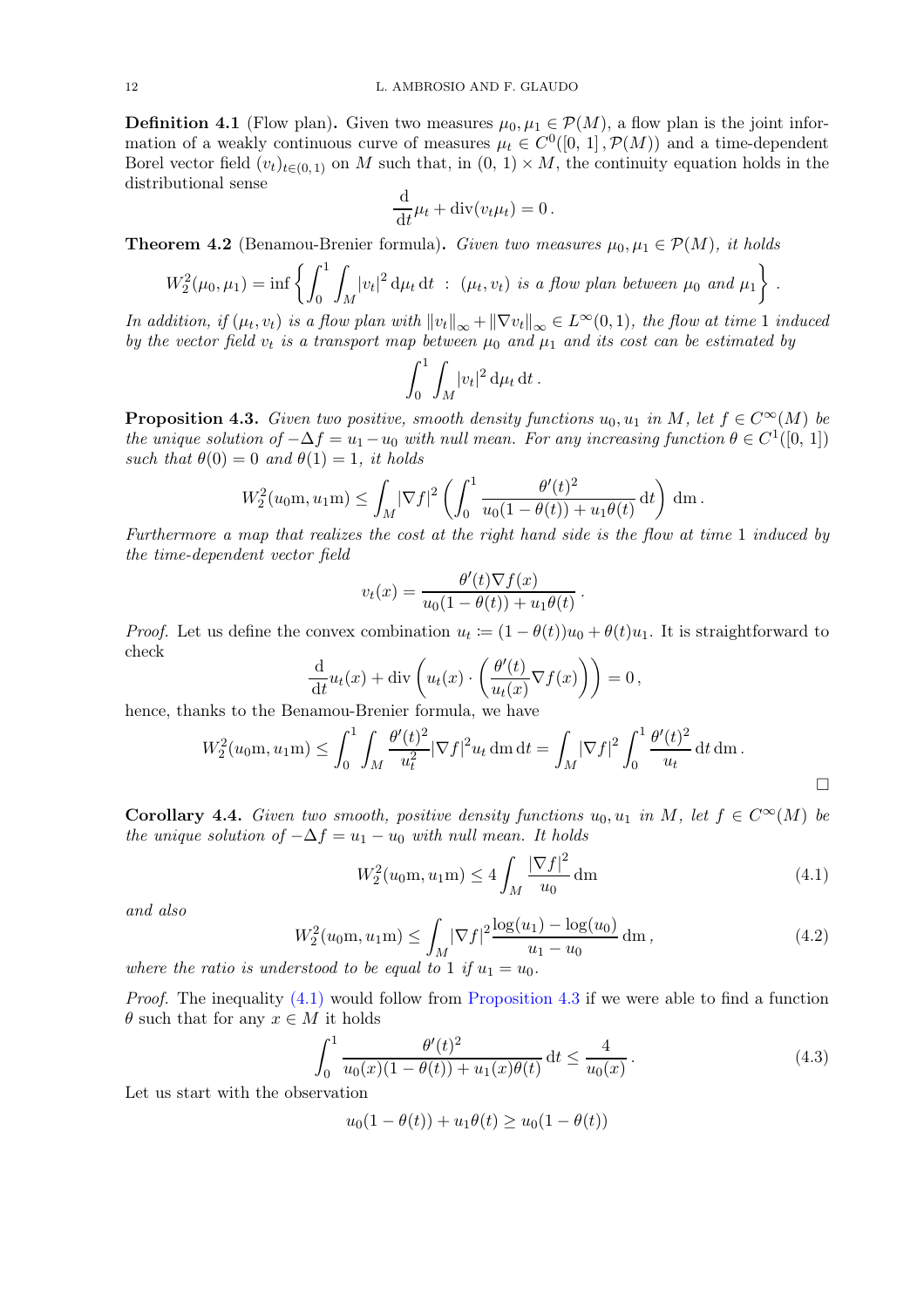and therefore, in order to get  $(4.3)$ , it suffices to have

$$
\int_0^1 \frac{\theta'(t)^2}{1 - \theta(t)} \, \mathrm{d}t \le 4
$$

that is satisfied with equality by  $\theta(t) = 1 - (1 - t)^2$ .

The inequality [\(4.2\)](#page-11-3) follows from [Proposition 4.3](#page-11-0) choosing  $\theta(t) = t$  and computing the definite  $\Box$ 

*Remark* 4.5. The inequality  $(4.1)$  will be used when we can control only one of the two densities involved, whereas the sharper [\(4.2\)](#page-11-3) will be used when we can show that both densities are already very close to 1.

Remark 4.6. On a compact Riemannian manifold, it is well-known that the Wasserstein distance  $W_2^2(u_0, u_1, u_1)$  is controlled by the relative entropy and by the Fisher information (see [\[OV00\]](#page-23-18)). In our setting this kind of inequalities is not sufficient, as we need estimates that are almost-sharp when  $u_0, u_1 \approx 1$ . Moreover, both the relative entropy and the Fisher information depend on the pointwise value of the relative density  $\frac{u_1}{u_0}$ , but we need estimates that depend nonlocally on the density (as we must take into account the *macroscopical* differences between  $u_0$  and  $u_1$ ). On the other hand,  $(4.1)$  and  $(4.2)$  control the Wasserstein distance with the negative Sobolev norm  $\|\frac{u_1}{u_0}$  $\frac{u_1}{u_0} - 1 \|_{H^{-1}}$ , that is nonlocal, and  $(4.2)$  is almost-sharp when  $u_0, u_1 \approx 1$ .

## 5. Refined contractivity of the Heat Flow

<span id="page-12-1"></span><span id="page-12-0"></span>The following proposition (see for example  $[EKS15, Theorem 3]$ ) is the well-known Hölder continuity of the heat flow with respect to the Wasserstein distance.

# **Proposition 5.1.** Given a measure  $\mu \in \mathcal{P}(M)$  and a positive  $t > 0$ , it holds  $W_2^2(\mu, P_t^*(\mu)) \lesssim t.$

In this section we are going to prove a more refined (asymptotic) contractivity result, when 
$$
\mu
$$
 is an empirical measure built from an i.i.d. family with law m.

The following theorem proves that the estimate described in [Proposition 5.1](#page-12-1) is far from being sharp when the measure  $\mu$  is the empirical measure generated by n random points. Indeed it shows that the average growth of the Wasserstein distance squared is not linear after the threshold  $t = \log \log(n)/n$ .

Such a trend would be expected if the matching cost had magnitude  $\mathcal{O}(\log \log(n)/n)$ , but its magnitude is  $\mathcal{O}(\log(n)/n)$ . This quirk shall be seen as a manifestation of the fact that, in dimension 2, the obstructions to the matching are both the *global* and *local* discrepancies in distribution between the empirical measure and the reference measure (see [\[Tal14,](#page-23-1) Section 4.2] for further details on this intuition). Regularizing with the heat kernel we take into account only the short-scale discrepancies and thus we stop observing linear growth way before the real matching cost is achieved.

Given that in higher dimension the main obstruction to the matching is concentrated in the microscopic scale, we don't think that a similar statement can hold in dimension  $d > 2$ . With the wording "similar statement" we mean the fact that  $\mathbb{E}\left[W_2^2(\mu^{n,t},m)\right] \ll t$  when  $t = \mathcal{O}(n^{-d/2})$ (let us recall that, if  $d > 2$ , the expected matching cost has order  $\mathcal{O}(n^{-d/2})$ ).

<span id="page-12-2"></span>**Theorem 5.2.** Given a positive integer  $n \in \mathbb{N}$ , let  $(X_i)_{1 \leq i \leq n}$  be n independent random points m-uniformly distributed on M. Let  $\mu^n = \frac{1}{n}$  $\frac{1}{n}\sum_{i=1}^{n}\delta_{X_{i}}$  be the empirical measure associated to the points  $(X_i)_{1\leq i\leq n}$ . There exists a constant  $C=C(M)>0$  such that, for any time  $t=\alpha/n$  with  $\alpha \ge C \log(n)$ , denoting  $\mu^{n,t} = P_t^*(\mu^n)$ , it holds

$$
\mathbb{E}\left[W_2^2(\mu^n, \mu^{n,t})\right] \lesssim \frac{\log(\alpha)}{n} \quad \left(\ll \frac{\alpha}{n} = t\right).
$$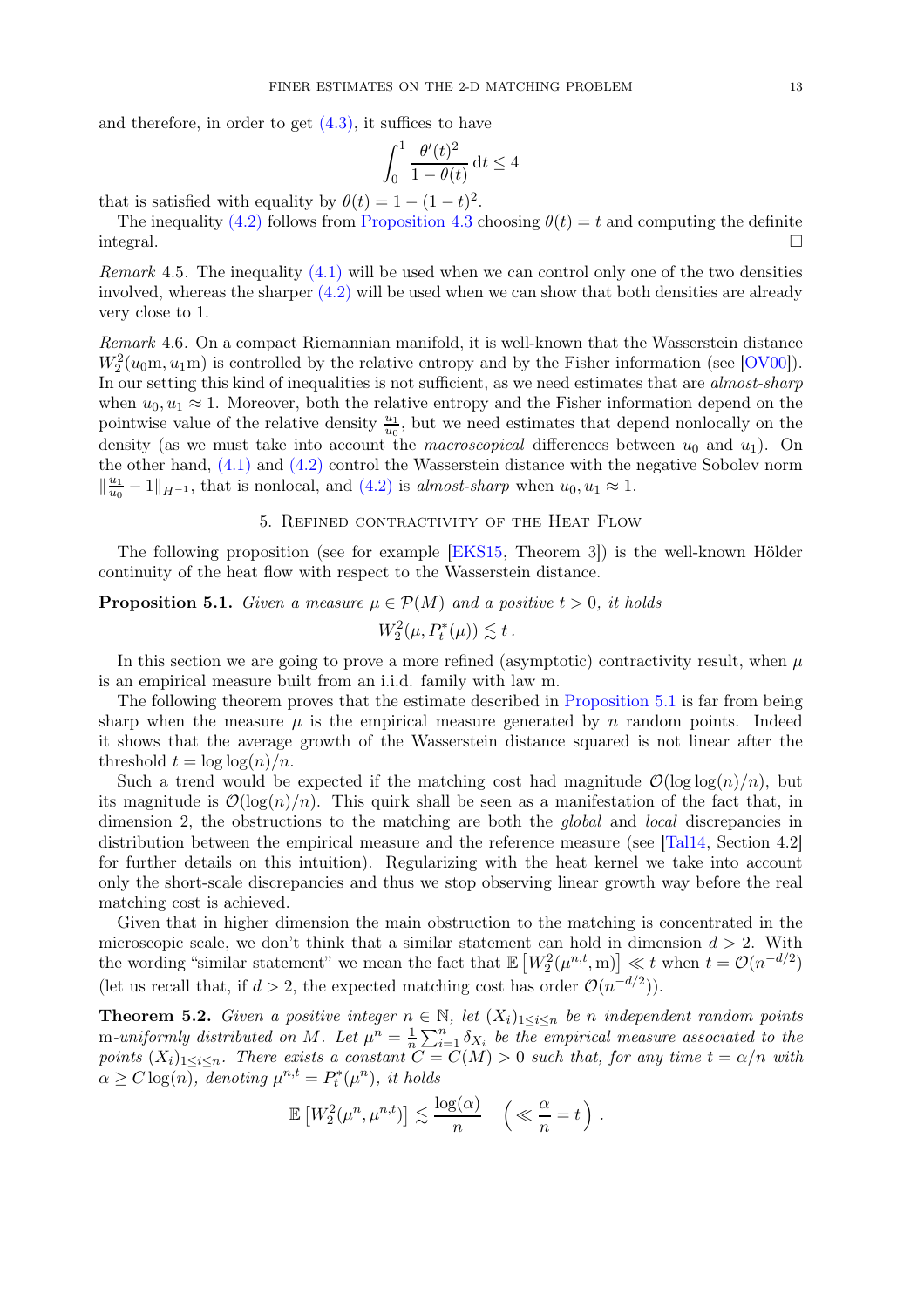*Proof.* Our approach consists of using [Proposition 5.1](#page-12-1) to estimate the distance between  $\mu^n$  and  $\mu^{n,1/n}$  and then adopting [Proposition 4.3](#page-11-0) to estimate the distance from  $\mu^{n,1/n}$  to  $\mu^{n,t}$ .

Let  $u^{n,s} = \frac{1}{n} \sum_{i=1}^{n} p_s(X_i, \cdot)$  be the density of  $P_s^*(\mu^n)$  and let us fix the time  $t_0 = \frac{1}{n}$ . Recalling [Proposition 5.1,](#page-12-1) it holds

$$
\mathbb{E}\left[W_2^2(\mu^n, \mu^{n,t})\right] \le 2 \mathbb{E}\left[W_2^2(\mu^n, \mu^{n,t_0})\right] + 2 \mathbb{E}\left[W_2^2(\mu^{n,t_0}, \mu^{n,t})\right] \\
\lesssim \frac{1}{n} + \mathbb{E}\left[W_2^2(\mu^{n,t_0}, \mu^{n,t})\right]
$$

In order to bound  $\mathbb{E}\left[W_2^2(\mu^{n,t_0},\mu^{n,t})\right]$ , let us restrict our study to the event  $A_{\frac{1}{2}}^{n,t}$ . As stated in [Theorem 3.3,](#page-6-0) such an event is so likely (as a consequence of the assumption  $\alpha \gg \log(n)$ ) that its complement can be completely ignored because all quantities that we are estimating have polynomial growth in n (recall [Remark 3.17\)](#page-10-1).

Let us denote  $f: M \to \mathbb{R}$  the null mean solution to the Poisson equation  $-\Delta f = u^{n,t_0} - u^{n,t}$ , representable as  $\int_{t_0}^t u^{n,s} - 1 ds$ . Recalling that we are in the event  $A_{\frac{1}{2}}^{n,t}$ , we can apply [\(4.1\)](#page-11-1) and obtain

$$
W_2^2(\mu^{n,t_0}, \mu^{n,t}) \le 4 \int_M \frac{|\nabla f|^2}{u^{n,t}} \, \mathrm{d} \mathbf{m} \lesssim \int_M |\nabla f|^2 \, \mathrm{d} \mathbf{m} \, .
$$

Using the independence of  $p_a(X_i, y)$  and  $p_b(X_j, y)$  for  $a, b > 0, y \in M$  and  $i \neq j$ , we are now able to compute the expected value

$$
\mathbb{E}\left[W_2^2(\mu^{n,t_0}, \mu^{n,t})\right] \lesssim \mathbb{E}\left[\int_M |\nabla f|^2 \, \mathrm{d}\mathbf{m}\right] = \mathbb{E}\left[\int_M -\Delta f \cdot f \, \mathrm{d}\mathbf{m}\right]
$$
  
\n
$$
= \mathbb{E}\left[\int_M (u^{n,t_0} - u^{n,t}) \left(\int_{t_0}^t u^{n,s} - 1 \, \mathrm{d}s\right) \, \mathrm{d}\mathbf{m}\right]
$$
  
\n
$$
= \frac{1}{n} \int_{t_0}^t \mathbb{E}\left[\int_M (p_{t_0}(X, y) - p_t(X, y)) p_s(X, y) \, \mathrm{d}\mathbf{m}(y)\right] \, \mathrm{d}s
$$
  
\n
$$
= \frac{1}{n} \int_{t_0}^t \int_M (p_{t_0+s}(x, x) - p_{t+s}(x, x)) \, \mathrm{d}\mathbf{m}(x) \, \mathrm{d}s
$$
  
\n
$$
\leq \frac{1}{n} \int_{2t_0}^{t+t_0} \int_M (p_s(x, x) - 1) \, \mathrm{d}\mathbf{m}(x) \, \mathrm{d}s \lesssim \frac{1}{n} \int_{2t_0}^{t+t_0} \frac{1}{s} \, \mathrm{d}s \lesssim \frac{\log(\alpha)}{n}
$$

that is exactly the desired result. Let us remark that in one of the inequalities we have exploited the bound  $p_r(x, x) \ge 1$  with  $r = t + s$ , a simple consequence of the Chapman-Kolmogorov property. property.  $\Box$ 

<span id="page-13-0"></span>Remark 5.3. Before going on, let us take a minute to isolate and describe the approach we have employed to restrict our study to the event  $A_1^{n,t}$ .

Let X, Y be random variables such that  $X \stackrel{2}{\equiv} Y$  in an event A. It holds

$$
|\mathbb{E}[X] - \mathbb{E}[Y]| \le (||X||_{\infty} + ||Y||_{\infty}) \mathbb{P}(A^{c}).
$$

Therefore, exactly as we did in the previous proof, if the event  $A$  is much smaller than the inverse of the magnitude of  $X$  and  $Y$ , we can safely exchange  $X$  and  $Y$  when computing expected values.

Remark 5.4. In order to exploit [Remark 5.3](#page-13-0) in the proofs of [Theorems 1.1,](#page-2-1) [1.2](#page-2-0) and [5.2,](#page-12-2) it is necessary to check that all involved quantities have at most polynomial growth in  $n$  (see [Remark 3.17\)](#page-10-1).

Let us prove, for example, that  $\int_M |\nabla f^{n,t}|^2 dm$  has polynomial growth in n whenever  $t =$  $t(n) \geq \frac{1}{n}$  $\frac{1}{n}$ . Thanks to standard elliptic estimates, it holds

$$
\|\nabla f^{n,t}\|_2 \lesssim \|\Delta f^{n,t}\|_2 = \|u^{n,t} - 1\|_2 \le \sup_{x \in M} \|p_t(x, \cdot)\|_2 \lesssim t^{-1},
$$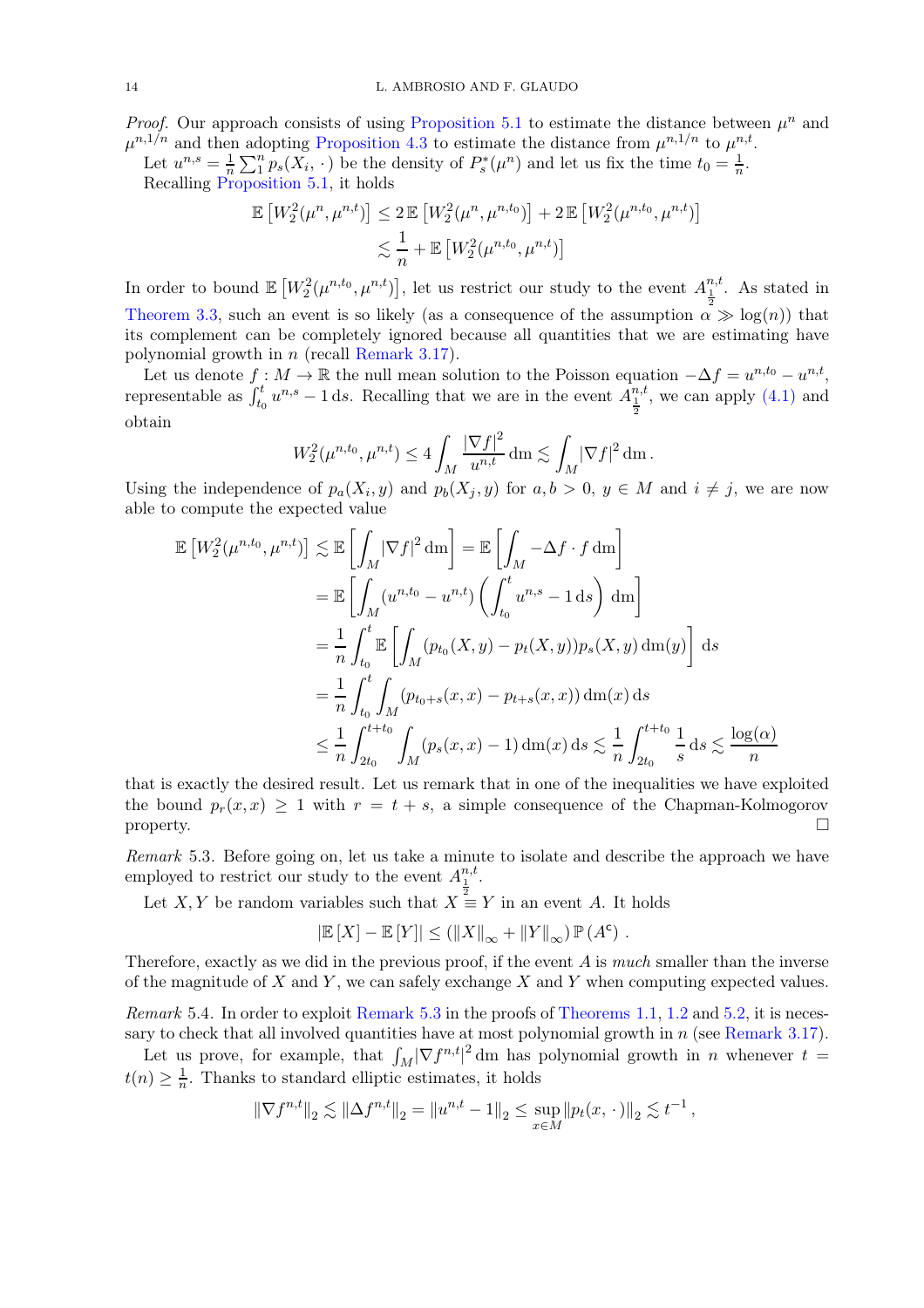where in the last inequality we have applied [Theorem 3.8.](#page-7-2) Thence, the desired control over  $\int_M |\nabla f^{n,t}|^2 dm$  follows from the condition on  $t = t(n)$ .

For the proof of [Theorem 1.2](#page-2-0) this turns out to be sufficient, whereas for the proofs of [Theorems 1.1](#page-2-1) and [5.2](#page-12-2) some similar (but not identical) quantities should be controlled. We do not write explicitly how to control them as the exact same reasoning works with minor changes.

### 6. Semi-discrete Matching

<span id="page-14-0"></span>This section is devoted to the computation, with an asymptotic estimate of the error term, of the average matching cost between the empirical measure generated by  $n$  random points and the reference measure.

An estimate of the error term was recently provided by Ledoux in [\[Led18](#page-23-0), Eqs. (16) and (17)]. Our estimate is slightly better than the one proposed by Ledoux; indeed he estimates the error as  $\mathcal{O}(\log \log(n) \log(n)^{3/4}/n)$  whereas our estimate is  $\mathcal{O}(\sqrt{\log \log(n) \log(n)}/n)$ 

Let us briefly sketch the strategy of the proof.

- **Step 1:** The inequality developed in the previous section allows us to choose  $t$  of magnitude  $\mathcal{O}(\log^3(n)/n)$  while keeping  $W_2^2(\mu^n, \mu^{n,t})$  under strict control. With such a choice of the regularization time, we can apply [Theorem 3.3](#page-6-0) and get that  $A^{n,t}_{\epsilon}$  $\mathcal{L}_{\xi}^{n,t}$  is a very likely event. Without [Theorem 5.2](#page-12-2) we would have been able only to choose  $t = o(\log(n)/n)$  and that would have invalidated the proof.
- **Step 2:** Using  $(4.2)$  we estimate the matching cost between  $\mu^{n,t}$  and m. It comes out that, in the event  $A^{n,t}_{\xi}$  $\mathbf{z}_{\xi}^{n,t}$ , this matching cost is almost equal to

$$
\int_M |\nabla f^{n,t}|^2 \,\mathrm{d} \mathbf{m}
$$

and we are able to evaluate it thanks to [Lemma 3.14.](#page-9-2)

The statement we are giving here is slightly stronger than the statement given in the introduction (as we can now use the function  $f^{n,t}$ ).

**Theorem 1.2.** Let  $(M, g)$  be a 2-dimensional compact closed manifold (or the square  $[0, 1]^2$ ) whose volume measure m is a probability. Let  $(X_i)_{i\in\mathbb{N}}$  be a family of independent random points m-uniformly distributed on M. For a suitable choice of the constant  $\gamma > 0$ , setting  $t(n) = \gamma \frac{\log^3 n}{n}$  $\frac{\sum n}{n}$ , it holds

$$
\mathbb{E}\left[\left|W_2\left(\frac{1}{n}\sum_{i=1}^n \delta_{X_i}, m\right) - \sqrt{\int |\nabla f^{n,t(n)}|^2 \,dm}\right|\right] \lesssim \sqrt{\frac{\log\log(n)}{n}}
$$

.

Furthermore it also holds

$$
\mathbb{E}\left[\left|W_2^2\left(\frac{1}{n}\sum_{i=1}^n \delta_{X_i}, m\right) - \int |\nabla f^{n,t(n)}|^2 \,dm\right|\right] \lesssim \frac{\sqrt{\log(n)\log\log(n)}}{n},
$$

from which follows

$$
\lim_{n \to \infty} \frac{n}{\log(n)} \cdot \mathbb{E}\left[W_2^2\left(\frac{1}{n}\sum_{i=1}^n \delta_{X_i}, m\right)\right] = \frac{1}{4\pi}.
$$

*Proof.* Let us fix a parameter  $\xi = \frac{1}{\log n}$  $\frac{1}{\log n}$  and the time variable  $t = \log(a)^{-1} \gamma \frac{\log^3 n}{n}$  $\frac{n^2}{n}$ , so that [Remark 3.17](#page-10-1) gives

$$
\mathbb{P}\left((A_{\xi}^{n,t})^{\mathsf{c}}\right) \lesssim \frac{1}{n^{\gamma-5}}\,.
$$

Hence, by choosing  $\gamma > 0$  sufficiently large, we can obtain any power-like decay we need.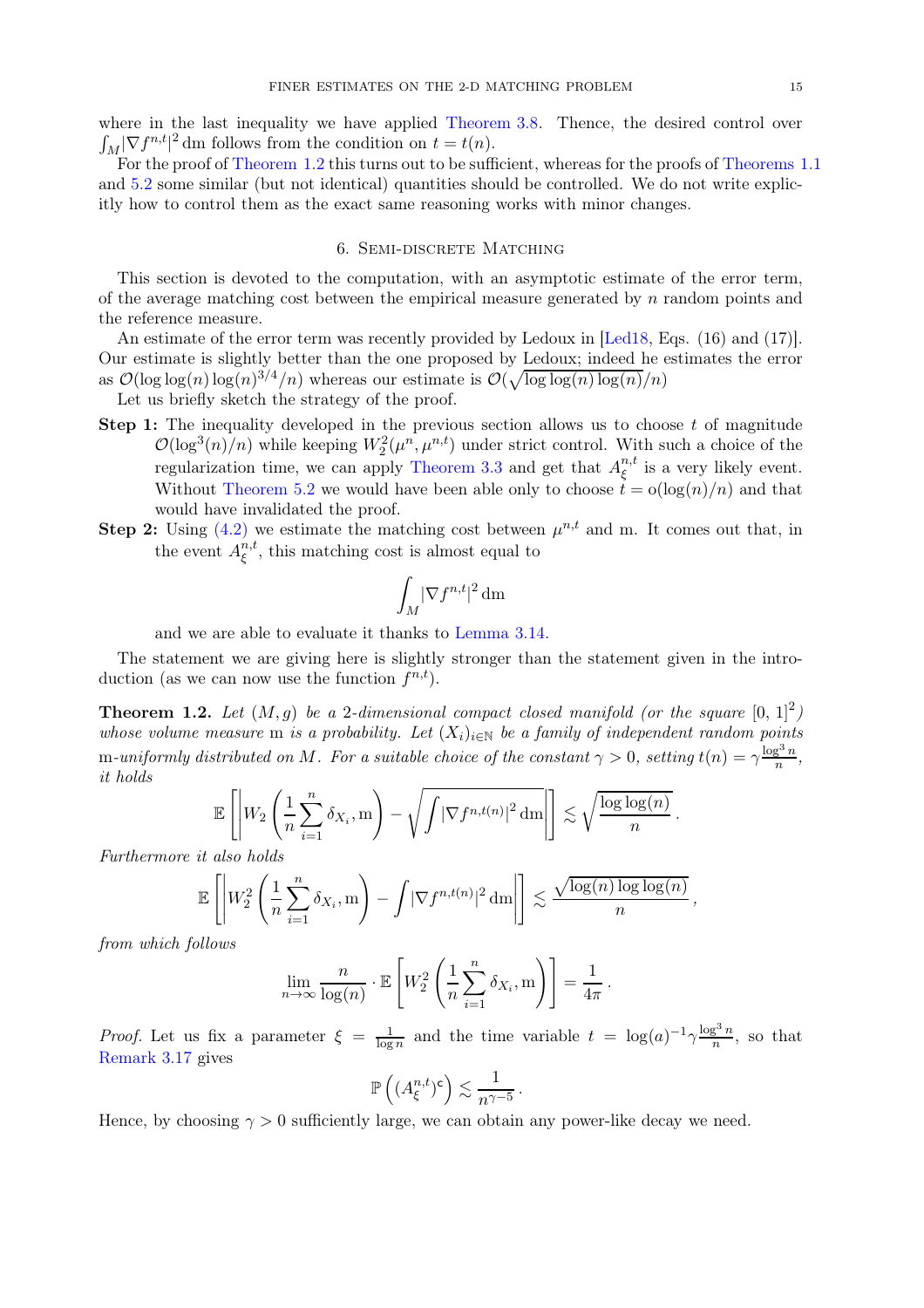Recalling [Theorem 5.2,](#page-12-2) we obtain

<span id="page-15-0"></span>
$$
\mathbb{E}\left[W_2^2(\mu^n, \mu^{n,t})\right] \lesssim \frac{\log \log(n)}{n} \,. \tag{6.1}
$$

Thanks to [Proposition 4.3](#page-11-0) we know that  $\mu^{n,t}$  is the push-forward of m through the flow at time 1 of the time-dependent vector field

$$
Y_s = \frac{\nabla f^{n,t}}{1 + s(u^{n,t} - 1)}.
$$

Thus, if we assume to be in the event  $A_{\xi}^{n,t}$  with n sufficiently large, we can apply [Proposition A.1](#page-17-1) with  $X = \nabla f^{n,t}$  and  $Y_s = \frac{\nabla f^{n,t}}{1 + s(u^{n,t}-1)}$  to obtain

<span id="page-15-1"></span>
$$
W_2^2(\mu^{n,t}, \exp(\nabla f^{n,t})_{\#} \mathbf{m}) \lesssim \xi^2 \int_M |\nabla f^{n,t}|^2 d\mathbf{m} \,. \tag{6.2}
$$

Still working in the event  $A^{n,t}_{\xi}$  $\zeta^{n,\iota}$ , thanks to [\[Gla19](#page-23-6), Theorem 1.1], we can say (for a sufficiently large  $n)$  that

<span id="page-15-2"></span>
$$
W_2^2(\exp(\nabla f^{n,t})_{\#} \mathbf{m}, \mathbf{m}) = \int_M |\nabla f^{n,t}|^2 d\mathbf{m}.
$$
\n(6.3)

.

Once again, as we have done in the proof of [Theorem 5.2,](#page-12-2) let us notice that the restriction of our analysis to the event  $A^{n,t}_{\xi}$  $\mathcal{L}^{n,t}_{\xi}$  is not an issue. Indeed its complement is so small that, because all the quantities involved have no more than polynomial growth in  $n$ , using the approach described in [Remark 5.3,](#page-13-0) we can restrict our study to the event  $A^{n,t}_{\xi}$  $\mathcal{L}_{\xi}^{n,t}$  thanks to [Theorem 3.3.](#page-6-0)

Hence, joining  $(6.1)$ ,  $(6.2)$  and  $(6.3)$  with the triangle inequality, we can get

$$
\mathbb{E}\left[\left|W_2\left(\frac{1}{n}\sum_{i=1}^n \delta_{X_i}, m\right) - \sqrt{\int |\nabla f^{n,t}|^2} \right|\right] \leq \sqrt{\frac{\log\log(n)}{n}} + \xi \mathbb{E}\left[\int_M |\nabla f^{n,t}|^2 dm\right]^{\frac{1}{2}}
$$

Thus the first part of the statement follows from the choice  $\xi = \frac{1}{\log n}$  $\frac{1}{\log n}$ , that gives, recalling [Lemma 3.14,](#page-9-2) that the leading term in the right hand side is the first summand.

The second part of the statement follows once again from  $(6.1)$ ,  $(6.2)$  and  $(6.3)$ . But instead of using the triangular inequality we use the elementary inequality

$$
\mathbb{E}\left[|(D+C)^2 - C^2|\right] \le \mathbb{E}\left[D^2\right]^{1/2} \left(\mathbb{E}\left[D^2\right]^{1/2} + 2\mathbb{E}\left[C^2\right]^{1/2}\right)
$$

that holds for any choice of square integrable random variables  $C, D$ . More in detail we apply the said inequality with  $D = A + B$  and

$$
A = W_2(\mu^n, \mathbf{m}) - W_2(\mu^{n,t}, \mathbf{m}),
$$
  
\n
$$
B = W_2(\mu^{n,t}, \mathbf{m}) - \sqrt{\int_M |\nabla f^{n,t}|^2 \, \mathrm{dm}},
$$
  
\n
$$
C = \sqrt{\int_M |\nabla f^{n,t}|^2 \, \mathrm{dm}}.
$$

To estimate  $\mathbb{E}[D^2]$  we proceed as follows

 $\mathbb{E}[D^2] \lesssim \mathbb{E}[A^2] + \mathbb{E}[B^2] \leq \mathbb{E}[W_2^2(\mu^n, \mu^{n,t})] + \mathbb{E}[W_2^2(\mu^{n,t}, \exp(\nabla f^{n,t})_{\#}m)]$ 

where we have applied  $(6.3)$ . Then  $(6.1)$  and  $(6.2)$  provide the inequalities necessary to conclude.

 $\Box$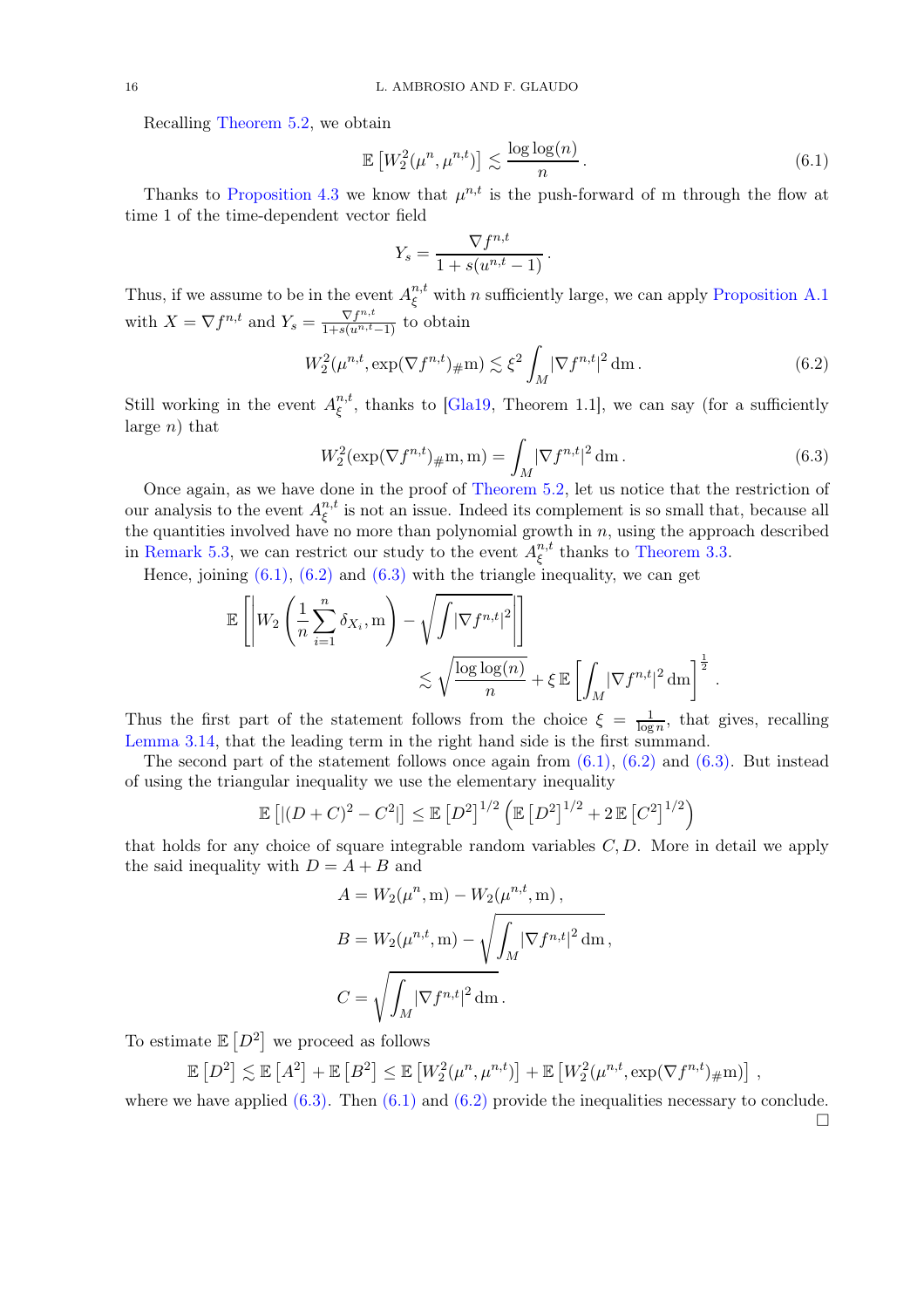Remark 6.1. In the work [\[CLPS14\]](#page-22-8), the authors claim that the higher order error term should be  $\mathcal{O}(\frac{1}{n}$  $\frac{1}{n}$ ). Unfortunately with our approach it is impossible to improve the estimate on the error term from  $\sqrt{\log(n) \log \log(n)} / n$  to  $1/n$ . Indeed, even ignoring all the complex approximations and estimates, our expansion involves the term  $\frac{|\log t|}{4\pi n}$ . Thence we would be obliged to set  $t = \mathcal{O}\left(\frac{1}{n}\right)$  $\frac{1}{n}$ . The issue is that this growth of t does not allow us to exploit [Theorem 3.3.](#page-6-0) Indeed, if  $t = \mathcal{O}\left(\frac{1}{n}\right)$  $\frac{1}{n}$ , we are not able anymore to prove that  $A^{n,t}_{\xi}$  $\mathcal{L}_{\xi}^{n,\iota}$  is a very likely event (even when  $\xi$  is fixed) and our strategy fails.

### 7. Bipartite Matching

<span id="page-16-0"></span>Exactly as we have computed the expected cost for the semi-discrete matching problem, we are going to do the same for the bipartite (or purely discrete) matching problem (i.e. we have to match two families of n random points trying to minimize the sum of the distances squared).

The approach is almost identical to the one described at the beginning of [Section 6.](#page-14-0) Let us remark that this result is new for a general 2-dimensional closed manifold M. Indeed in the work [\[AST18](#page-22-0)] the authors manage to handle the bipartite matching only when M is the 2-dimensional torus (or the square). Their approach is custom-tailored for the torus and thence very hard to generalize to other manifolds.

**Theorem 1.1** (Main Theorem for bipartite matching). Let  $(M, g)$  be a 2-dimensional compact closed manifold (or the square  $[0, 1]^2$ ) whose volume measure m is a probability. Let  $(X_i)_{i \in \mathbb{N}}$  and  $(Y_i)_{i\in\mathbb{N}}$  be two families of independent random points m-uniformly distributed on M. It holds the asymptotic behaviour

$$
\lim_{n \to \infty} \frac{n}{\log(n)} \cdot \mathbb{E}\left[W_2^2 \left(\frac{1}{n} \sum_{i=1}^n \delta_{X_i}, \frac{1}{n} \sum_{i=1}^n \delta_{Y_i}\right)\right] = \frac{1}{2\pi}.
$$

*Proof.* Let us warn the reader that in this proof the definitions of  $f^{n,t}$  and of  $A^{n,t}$  change. The change is a natural consequence of the presence of two families of points. We decided to keep the same notation as the *role and meaning* of the objects do not change at all. We will skip the parts of the proof identical to the proof of [Theorem 1.2.](#page-2-0)

Let us fix a parameter  $\xi = \frac{1}{\log n}$  $\frac{1}{\log n}$  and the time variable  $t = \log(a)^{-1} \gamma \frac{\log^3 n}{n}$  where  $\gamma > 0$  is a sufficiently large constant.

Analogously to what we have done in the semi-discrete case, let us define

$$
\mu_0^n := \frac{1}{n} \sum_{i=1}^n \delta_{X_i}, \qquad \mu_1^n := \frac{1}{n} \sum_{i=1}^n \delta_{Y_i}
$$

and the associated regularized measures and densities

$$
\mu_0^{n,t} := P_t^* \mu_0^n = u_0^{n,t} \mathbf{m}, \qquad \mu_1^{n,t} := P_t^* \mu_1^n = u_1^{n,t} \mathbf{m}.
$$

Let us denote with  $f^{n,t} : M \to \mathbb{R}$  the unique function with null mean value such that  $-\Delta f^{n,t} =$  $u_1^{n,t} - u_0^{n,t}$ <sup>n,t</sup>. Of course it holds  $f^{n,t} = f^{n,t}_{1} - f^{n,t}_0$  where the functions  $f^{n,t}_0$  $f_0^{n,t}$  and  $f_1^{n,t}$  $i_1^{n,\iota}$  are defined exactly as in [\(2.2\)](#page-5-2) but using  $\mu_0^{n,t}$  $n_t^{n,t}$  and  $\mu_1^{n,t}$  $\int_1^{n,\iota}$  in place of  $\mu$ .

Hence, we can apply [Theorem 3.3](#page-6-0) on  $f_0^{n,t}$  $t_0^{n,t}$  and  $f_1^{n,t}$  $t_1^{n,t}$  to obtain the estimate

$$
\mathbb{P}\left((A_{\xi}^{n,t})^{\mathsf{c}}\right) \lesssim \frac{1}{\xi^2 t^3} a^{-nt\xi^2}.
$$

Here  $A^{n,t}_{\epsilon}$  $a^{n,t}_{\xi}$  is defined as the intersection of the events  $A^{n,t}_{\xi,\iota}$  for  $\iota = 0,1$ , where  $A^{n,t}_{\xi,\iota}$  is

$$
A_{\xi,\iota}^{n,t} := \{ \| \nabla^2 f_{\iota}^{n,t} \|_{\infty} < \xi \} \, .
$$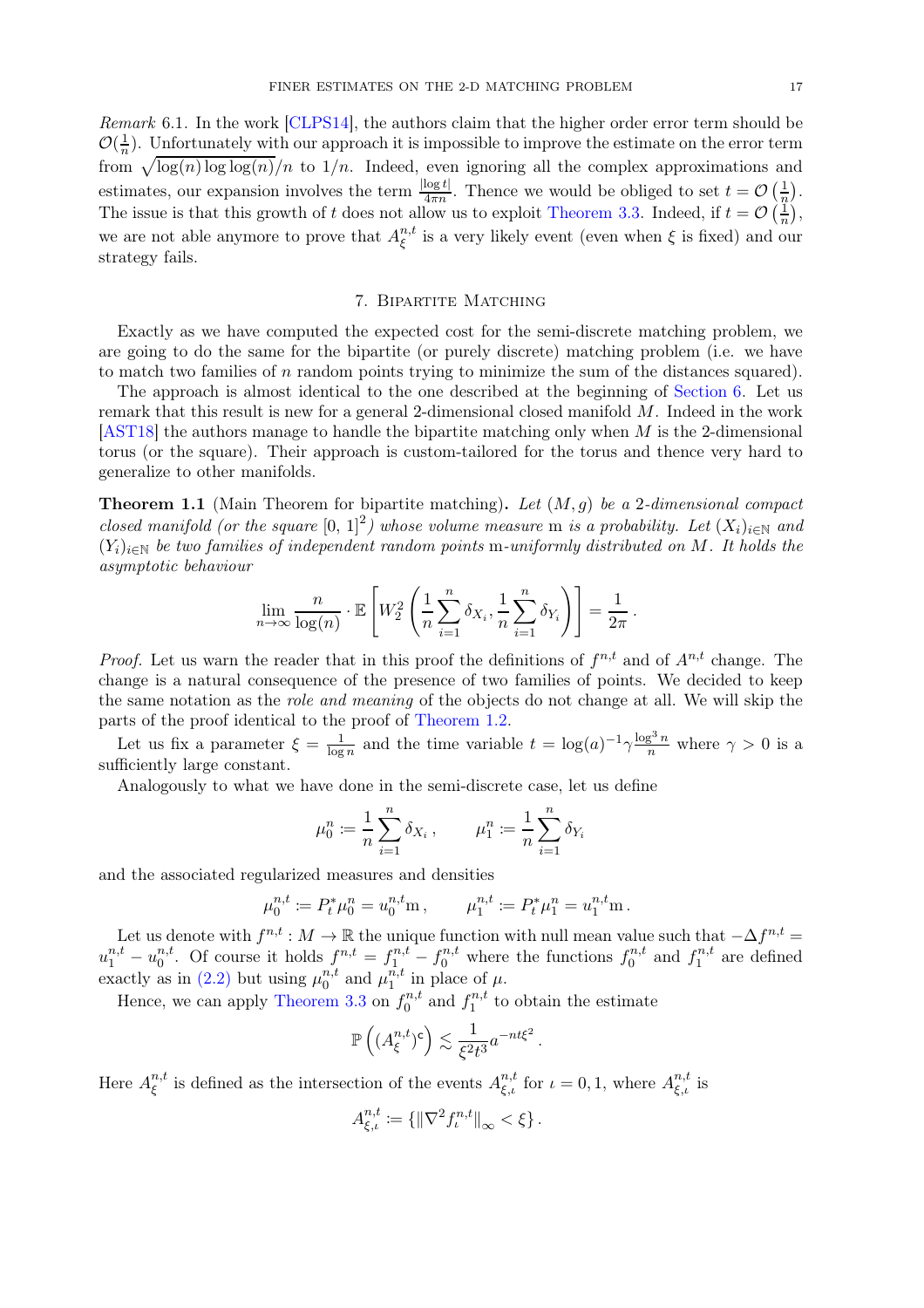From now on the proof goes along the exact same lines of the proof of [Theorem 1.2](#page-2-0) (just replacing  $\mu^n$  with  $\mu_1^n$  and m with  $\mu_0^n$ ) apart from the computation of

$$
\mathbb{E}\left[\int_M|\nabla f^{n,t}|^2\,\mathrm{d}\mu_0^{n,t}\right].
$$

Indeed in the semi-discrete case we could blindly apply [Lemma 3.14,](#page-9-2) whereas now we have to compute it.

Thanks to [Theorem 3.3](#page-6-0) and [Remark 5.3,](#page-13-0) we can assume to be in the event  $\{\|u^{n,t}_{\cdot\cdot}\|_{\infty} < \xi\}$ as it is so likely that its complement can be safely ignored. Thus, if we replace  $\mu_0^{n,t}$  with m, we obtain

<span id="page-17-2"></span>
$$
\mathbb{E}\left[\int_{M}|\nabla f^{n,t}|^2 d\mu_0^{n,t}\right] = (1+\mathcal{O}(\xi))\,\mathbb{E}\left[\int_{M}|\nabla f^{n,t}|^2 d\mathbf{m}\right].\tag{7.1}
$$

As already done in the proof of [Lemma 3.14,](#page-9-2) using the linearity of the expected value and the independence of the random points we can easily compute

$$
\mathbb{E}\left[\int_M |\nabla f^{n,t}|^2 \,\mathrm{dm}\right] = \frac{2}{n} \int_M \int_M |\nabla_y q_t|^2 \,\mathrm{dm}(y) \,\mathrm{dm}(x)
$$

and therefore, applying [Proposition 3.11,](#page-7-3) we have shown

$$
\mathbb{E}\left[\int_M |\nabla f^{n,t}|^2 \, \mathrm{d}\mathbf{m}\right] = \frac{|\log(t)|}{2\pi n} + \mathcal{O}\left(\frac{1}{n}\right)
$$

that, together with  $(7.1)$ , is exactly the result we needed to complete the proof.

Remark 7.1 (Interpolation between semi-discrete and bipartite). The proof given for the bipartite case is flexible enough to handle also families of random points with different cardinalities. Given a positive rational number  $q \in \mathbb{Q}$  and a natural number  $n \in \mathbb{N}$  such that  $qn \in \mathbb{N}$ , let  $(X_i)_{1 \leq i \leq n}$ and  $(Y_i)_{1\leq i\leq qn}$  be two families of independent random points m-uniformly distributed on M. Then, exactly as we have proven [Theorem 1.1,](#page-2-1) we can show

$$
\mathbb{E}\left[W_2^2\left(\frac{1}{n}\sum_{i=1}^n \delta_{X_i}, \frac{1}{qn}\sum_{i=1}^{qn} \delta_{Y_i}\right)\right] \sim \frac{\log(n)}{4\pi n} \left(1 + \frac{1}{q}\right).
$$

<span id="page-17-0"></span>Let us remark that when  $q \gg 1$  we recover the result of the semi-discrete case.

### Appendix A. Stability of Vector Fields Flows

In this appendix we are going to obtain a stability result for flows of vector fields on a compact Riemannian manifold. This kind of results are well known, but we could not find a statement in literature that could fit exactly our needs. The proof has a very classical flavor, borrowing the majority of the ideas from the uniqueness theory for ordinary differential equations. Nonetheless it might seem a little technical as we are working on a Riemannian manifold and we are using both flows of vector fields and the exponential map.

Given a compact closed Riemannian manifold M, we assume in this section that  $X \in \chi(M)$ is a vector field such that  $\|\nabla X\|_{\infty} < \frac{1}{2}$  (see [Definition 3.1\)](#page-5-3) and such that  $\|X\|_{\infty}$  is sufficiently small with respect to  $inj(M)$ .

<span id="page-17-1"></span>**Proposition A.1.** Under the previous assumptions on X, if  $(Y_t)_{0 \leq t \leq 1}$  is a time dependent vector field such that, for a suitable  $0 < \xi < 1$ , it holds pointwise

$$
|Y_t - X| < \xi |X| \,,
$$

then

$$
d(\exp_p(X), F_1^{Y_t}(p)) \lesssim (\|\nabla X\|_{\infty} + \xi)|X|(p)
$$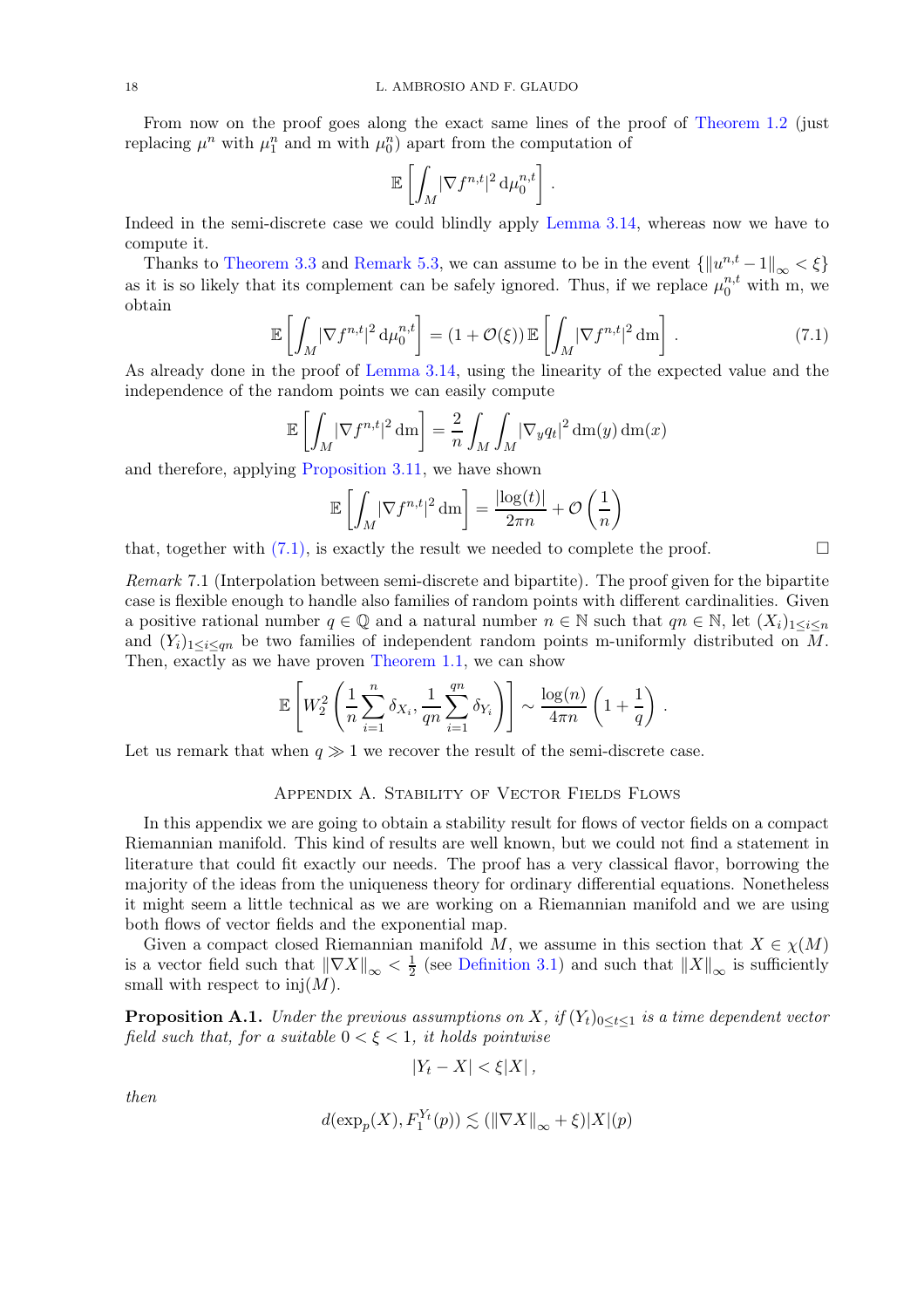for any  $p \in M$ . In particular, for any  $\mu \in \mathcal{P}(M)$ , it holds

$$
W_2^2(\exp(X)_{\#}\mu, (F_1^{Y_t})_{\#}\mu) \lesssim (\|\nabla X\|_{\infty} + \xi)^2 \int_M |X|^2 d\mu.
$$

<span id="page-18-0"></span>Proof. Let us begin with a technical lemma that proves the result for a single pathline of the flow (denoted by  $\gamma$ ) if, instead of the exponential map, the flow of X is considered.

**Lemma A.2.** Under the previous assumptions on X, if  $\gamma : [0, 1] \to M$  is a  $C^1$  curve such that  $|\gamma' - X \circ \gamma| \leq \xi |X| \circ \gamma$ , then it holds

$$
d\left(F_1^X(\gamma(0)), \gamma(1)\right) \leq 4\xi |X|(\gamma(0)),
$$

where  $F_t^X : M \to M$  is the flow induced by X at time t.

Proof. The approach we are going to carry on is standard and it involves finding a suitable differential inequality for the left hand side that automatically implies the desired inequality.

Let us define  $p \coloneqq \gamma(0)$ . As X is sufficiently small, we can be sure that, at any time  $0 \le t \le 1$ ,  $F_t^X(p)$  and  $\gamma(t)$  are very near. Therefore the function  $\mathscr{D}: [0, 1] \to \mathbb{R}$  defined as  $\mathscr{D}(t) \coloneqq$  $d(F_t^X(p), \gamma(t))$  is Lipschitz and differentiable where it does not vanish.



FIGURE 2. Curves involved in the proof of [Lemma A.2.](#page-18-0)

Let us fix a time  $0 < t \leq 1$  such that  $\mathscr{D}(t) > 0$  and let us denote with  $\alpha : [0, \mathscr{D}(t)] \to M$ a minimizing unit speed geodesic from  $F_t^X(p)$  to  $\gamma(t)$ . Hence, considering the expression of the differential of the Riemannian distance, we have

$$
\frac{\mathrm{d}}{\mathrm{d}t}\mathscr{D}(t) = \langle \alpha'(\mathscr{D}(t)), \gamma'(t) \rangle - \langle \alpha'(0), X(F_t^X(p)) \rangle.
$$

Denoting  $X_{\parallel} : \alpha \to T\alpha$  the parallel transportation of X from  $\alpha(0) = F_t^X(p)$  to  $\alpha(\mathscr{D}(t)) = \gamma(t)$ , we can carry on our computations

$$
= \langle \alpha'(\mathcal{D}(t)), \gamma'(t) - X_{\parallel}(\gamma(t)) \rangle \leq |\gamma'(t) - X_{\parallel}(\gamma(t))| \leq |\gamma'(t) - X(\gamma(t))| + |X(\gamma(t)) - X_{\parallel}(\gamma(t))|
$$
  
\n
$$
\leq \xi |X|(\gamma(t)) + \mathcal{D}(t) \|\nabla X\|_{\infty} \leq \xi (|X|(F_t^X(p)) + \mathcal{D}(t) \|\nabla X\|_{\infty}) + \mathcal{D}(t) \|\nabla X\|_{\infty}
$$
  
\n
$$
= \xi |X|(F_t^X(p)) + (1 + \xi) \mathcal{D}(t) \|\nabla X\|_{\infty}
$$
  
\n
$$
\leq \xi (|X|(p) + d(p, F_t^X(p)) \|\nabla X\|_{\infty}) + (1 + \xi) \mathcal{D}(t) \|\nabla X\|_{\infty}.
$$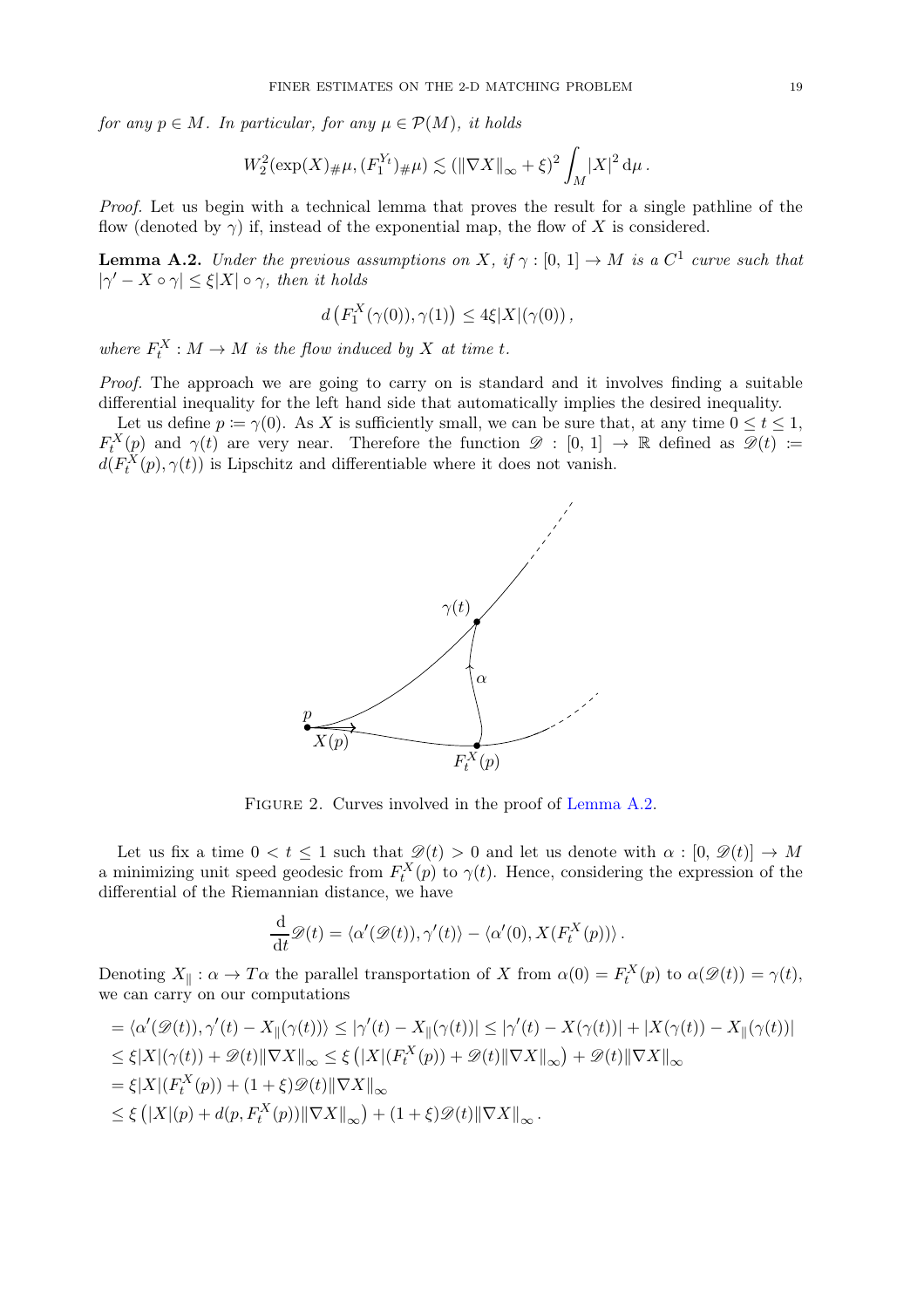Our goal is now to estimate  $d(p, F_t^X(p))$  with  $|X|(p)$ . That is a fairly easy task and can be achieved differentiating the said quantity. Indeed it holds

$$
\frac{d}{dt}d(p, F_t^X(p)) \le |X(F_t^X(p))| \le |X(p)| + d(p, F_t^X(p)) \|\nabla X\|_{\infty}
$$

and hence we can obtain the bound

<span id="page-19-0"></span>
$$
d(p, F_t^X(p)) \le |X|(p) \frac{e^{t\|\nabla X\|_{\infty}} - 1}{\|\nabla X\|_{\infty}}.
$$
\n(A.1)

Replacing  $(A.1)$  into our chain of inequalities we can finally get

$$
\frac{\mathrm{d}}{\mathrm{d}t}\mathscr{D}(t) \le \xi |X|(p)e^{\|\nabla X\|_{\infty}} + (1+\xi)\mathscr{D}(t)\|\nabla X\|_{\infty} \le 2\xi |X|(p) + \mathscr{D}(t).
$$

The statement follows easily integrating this last inequality.  $\Box$ 

As anticipated, the main issue with the previous lemma is that instead of the exponential map, it uses the flow of  $X$ . We will use a trick that involves applying the lemma again to replace the flow with the exponential map. In order for our trick to work we need the following simple estimate.

<span id="page-19-1"></span>**Lemma A.3.** Under the previous assumptions on X, for any  $0 \le t \le 1$  and for any  $p \in M$ , it holds

$$
\left| \frac{\mathrm{d}}{\mathrm{d}t} \exp_p(tX) - X(\exp_p(tX)) \right| \le 2\|\nabla X\|_{\infty} \cdot |X(\exp_p(tX))|.
$$

*Proof.* Let  $\gamma(t) := \exp_p(tX)$  be the unique geodesic with initial data  $\gamma(0) = p$  and  $\gamma'(0) = X(p)$ . Whenever  $X(\gamma(t)) \neq \gamma'(t)$ , it holds

$$
\frac{\mathrm{d}}{\mathrm{d}t} \left| \gamma'(t) - X(\gamma(t)) \right| = \frac{\langle \nabla_{\gamma'} X, X(\gamma(t)) - \gamma'(t) \rangle}{|\gamma'(t) - X(\gamma(t))|}
$$

and thus

$$
\left| \frac{\mathrm{d}}{\mathrm{d}t} \left| \gamma'(t) - X(\gamma(t)) \right| \right| \leq ||\nabla X||_{\infty} |X(p)|
$$

that, recalling the assumption  $\|\nabla X\|_{\infty} \leq \frac{1}{2}$  $\frac{1}{2}$ , implies the statement.

We can now prove the first part of the proposition. Let us fix a point  $p \in M$ . Thanks to [Lemma A.2](#page-18-0) we know

$$
d(F_1^X(p), F_1^{Y_t}(p)) \le 4\xi |X|(p).
$$

Furthermore, what we have shown in [Lemma A.3](#page-19-1) is exactly what we need to apply again [Lemma A.2](#page-18-0) to the geodesic  $\exp_p(tX)$ , obtaining

$$
d(F_1^X(p), \exp_p(X)) \leq 8\|\nabla X\|_{\infty}|X|(p).
$$

Joining this two inequalities we obtain the first part of the statement.

The part of the statement about the Wasserstein distance between the push-forward measures follows trivially from what we have already proven, thanks to the following well-known lemma.

**Lemma A.4.** Let  $(X, m)$  be a probability space and let  $(Y, d)$  be a metric space. Given two maps  $f, g: X \to Y$  it holds

$$
W_p(f_{\#}m, g_{\#}m) \leq ||d(f, g)||_{L^p(m)}.
$$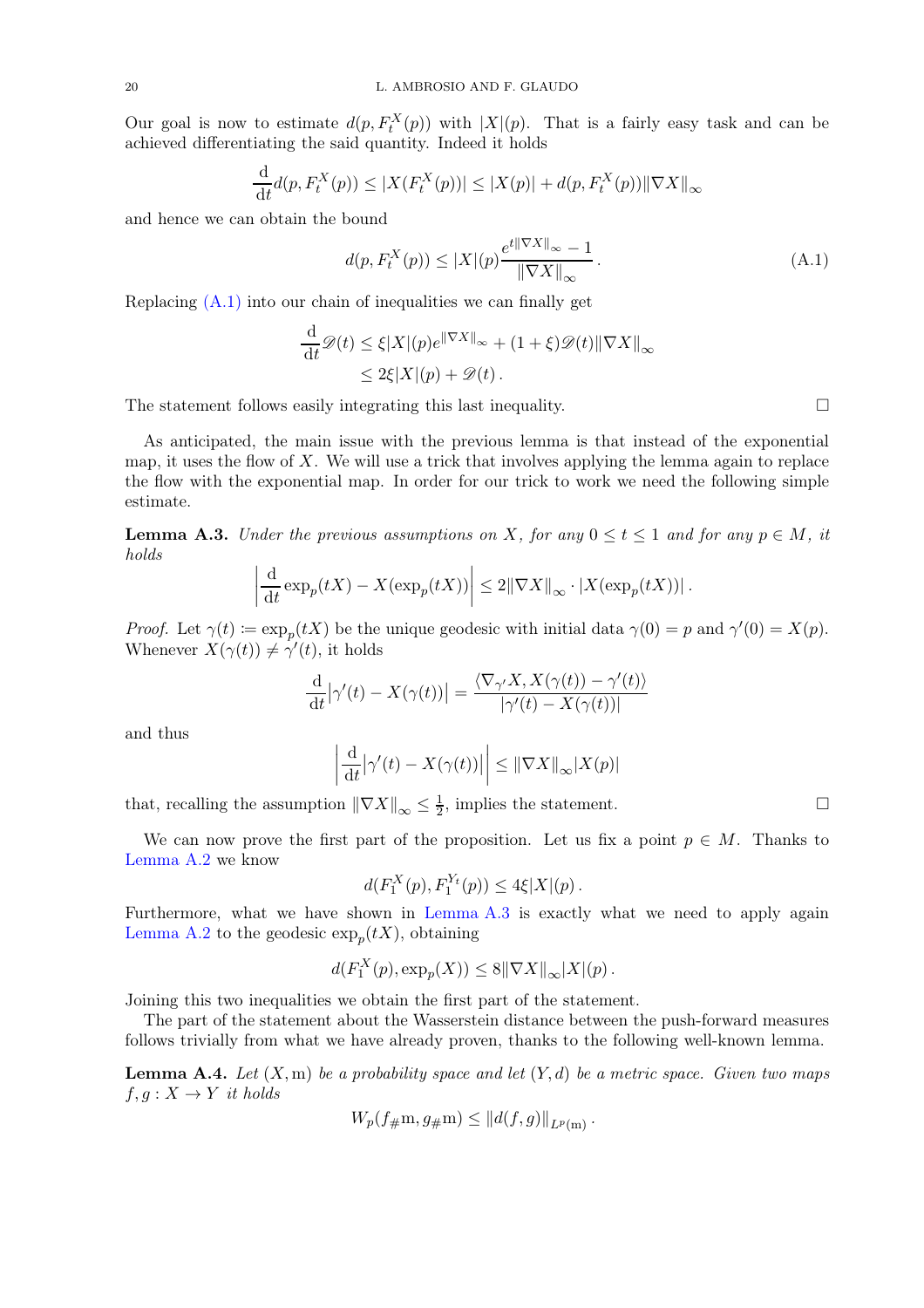*Proof.* Let us consider the map  $T : X \to Y \times Y$  defined as  $T(x) := (f(x), g(x))$ . The key observation is that  $T_{\#}$ m is a transport plan from  $f_{\#}$ m to  $g_{\#}$ m, therefore

$$
W_p^p(f_{\#}m, g_{\#}m) \le \int_{Y \times Y} d(y_1, y_2)^p dT_{\#}m(y_1, y_2) = \int_X d(f(x), g(x))^p dm(x).
$$

Remark A.5. If the manifold M has a smooth boundary, the previous proposition can be easily adapted as far as the vector fields  $X$  and  $Y_t$  are both tangent to the boundary. Indeed, under this assumption, if we extend arbitrarily the manifold M to a closed compact manifold<sup>4</sup>  $\tilde{M}$ , the result keeps holding exactly as it is stated.

### Appendix B. Heat Kernel on the Square

<span id="page-20-0"></span>We will explicitly construct the Neumann heat kernel on the domain  $[0, 1]^2$  in order to show the validity of [Theorem 3.9](#page-7-0) in this setting. The expression of the Neumann heat kernel on the square is folklore, but for the ease of the reader we report it here.

Let  $G < Isom(\mathbb{R}^2)$  be the subgroup of isometries generated by the four transformations

- $(x_1, x_2) \mapsto (x_1, x_2 + 2),$
- $(x_1, x_2) \mapsto (x_1 + 2, x_2),$
- $(x_1, x_2) \mapsto (-x_1, x_2),$
- $(x_1, x_2) \mapsto (x_1, -x_2).$

The group  $G$  is generated by the reflections with respect to any horizontal or vertical line with integer coordinates. The square  $[0, 1]^2$  is a fundamental cell for the action of the group G. For any  $x \in \mathbb{R}^2$ , we will denote  $Gx$  the orbit of the point x under the action of G.



FIGURE 3. Chosen  $x \in [0, 1]^2$ , the points in  $Gx$  are generated by reflections.

Let  $p_t : \mathbb{R}^2 \times \mathbb{R}^2 \to (0, \infty)$  be the heat kernel on the plane, that is

$$
p_t(x,y) = \frac{1}{4\pi t} e^{\frac{-|x-y|^2}{4t}}.
$$

<sup>&</sup>lt;sup>4</sup>The extension is necessary to give a sense to the exponential map.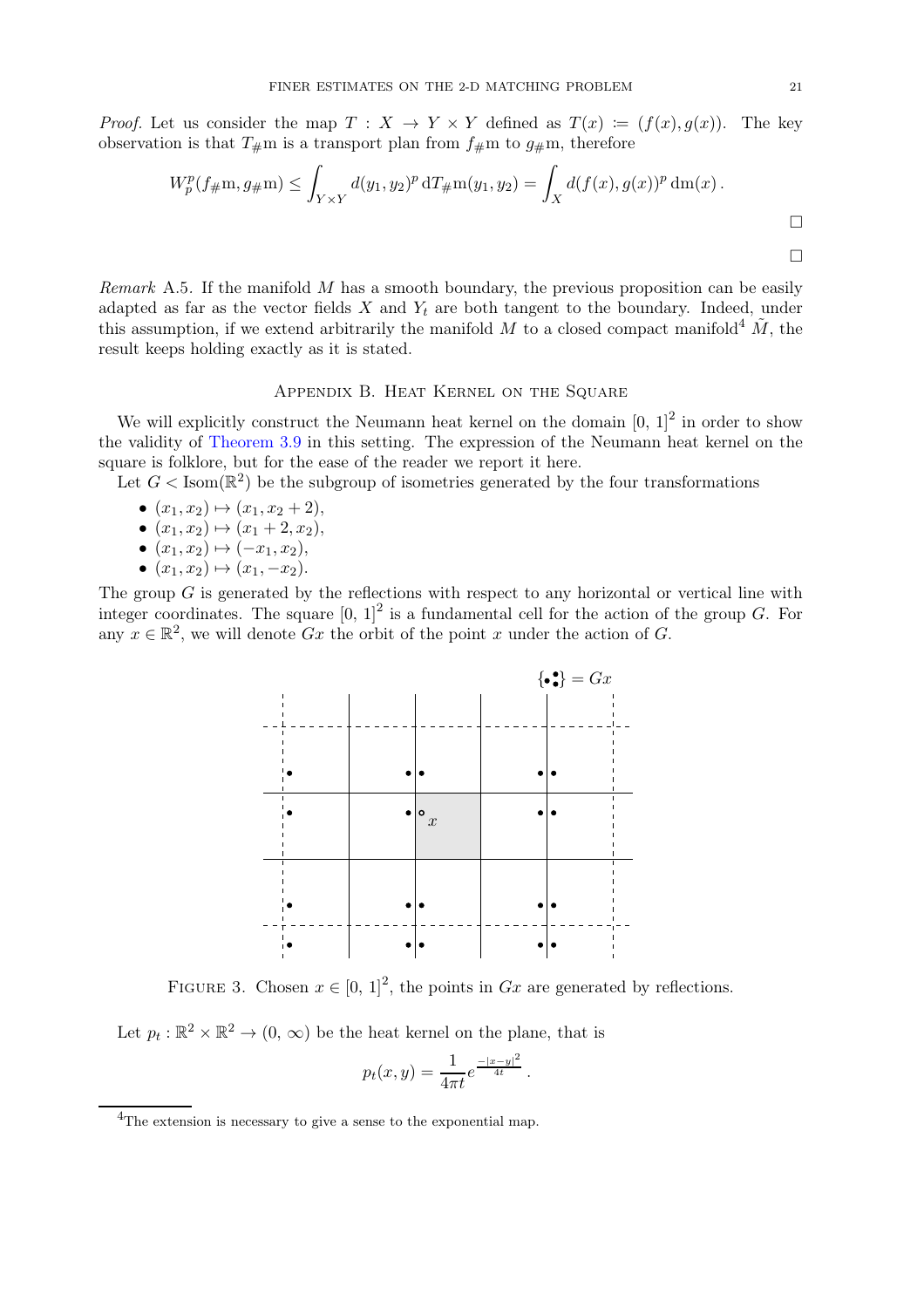Let us define the associated kernel  $\tilde{p}_t : \mathbb{R}^2 \times \mathbb{R}^2 \to (0, \infty)$  as

$$
\tilde{p}_t(x,y) \coloneqq \sum_{x' \in Gx} p_t(x',y) \, .
$$

Our goal is showing that  $\tilde{p}_t$  is exactly the (Neumann) heat kernel for the domain [0, 1]<sup>2</sup>. All the needed verifications are readily done, apart from the fact that  $\tilde{p}_t$  satisfies the Neumann boundary conditions. This property follows from the following simple symmetries of  $\tilde{p}_t$ :

$$
\forall x, y \in \mathbb{R}^2, \forall g \in G: \quad \tilde{p}_t(x, y) = \tilde{p}_t(g(x), y) = \tilde{p}_t(x, g(y)).
$$

It is now time to prove [Theorem 3.9](#page-7-0) for  $\tilde{p}_t$ .

*Proof of [Theorem 3.9](#page-7-0) for*  $M = [0, 1]^2$ . First, we are going to prove explicitly Theorem 3.9 for the heat kernel on the plane.

As one can show by induction, it holds

$$
\partial_{y_1}^{n_1} \partial_{y_2}^{n_2} p_t(x, y) = p_t(x, y) \cdot \sum_{\substack{2\beta - \alpha = n_1 + n_2 \\ 0 \le \alpha, \beta \le n_1 + n_2}} \sum_{m_1 + m_2 = \alpha} c_{n_1, n_2}^{m_1, m_2} (x_1 - y_1)^{m_1} (x_2 - y_2)^{m_2} t^{-\beta},
$$

for some suitable coefficients  $c_{n_1,n_2}^{m_1,m_2}$ . From this formula, it follows

$$
\left|\nabla^N p_t(x,y)\right| \lesssim_N p_t(x,y) \sum_{\substack{2\beta-\alpha=N\\0\le\alpha,\beta\le N}} \left|x-y\right|^{\alpha} t^{-\beta}
$$
  

$$
\lesssim_N t^{-1-N/2} \sum_{0\le\alpha\le N} \left(\frac{\left|x-y\right|^2}{4t}\right)^{\alpha/2} e^{-\frac{\left|x-y\right|^2}{4t}}.
$$
 (B.1)

For any  $0 < w \leq u$  and  $0 \leq \alpha \leq N$  it holds

<span id="page-21-2"></span><span id="page-21-0"></span>
$$
u^{\alpha/2}e^{-u} \lesssim_N (1 + w^{N/2})e^{-w}.
$$
 (B.2)

If we apply the latter inequality (for the special case  $u = w$ ) in [\(B.1\),](#page-21-0) we get

<span id="page-21-1"></span>
$$
|\nabla^N p_t(x,y)| \lesssim_N t^{-1-N/2} \left(1 + \left(\frac{|x-y|^2}{4t}\right)^{\frac{N}{2}}\right) e^{-\frac{|x-y|^2}{4t}}.
$$
 (B.3)

Let us move our attention to  $\tilde{p}_t$ . If we take  $x, y \in [0, 1]^2$  and  $t \le 1$ , applying [\(B.3\)](#page-21-1) we are able to show

$$
|\nabla^N \tilde{p}_t(x,y)| \leq \sum_{x' \in Gx} |\nabla^N p_t(x',y)| \lesssim_N t^{-1-N/2} \sum_{x' \in Gx} \left(1 + \left(\frac{|x'-y|^2}{4t}\right)^{\frac{N}{2}}\right) e^{-\frac{|x'-y|^2}{4t}}.
$$

Using that  $|x - y| \le |x' - y|$  for any  $x' \in Gx$ , recalling [\(B.2\)](#page-21-2) and noticing the exponential decay of the quantities when  $x'$  goes to infinity, from the latter inequality we can deduce

$$
\begin{aligned} |\nabla^N \tilde{p}_t(x, y)| \lesssim_N t^{-1-N/2} \left( 1 + \left( \frac{|x - y|^2}{4t} \right)^{\frac{N}{2}} \right) e^{-\frac{|x - y|^2}{4t}} \\ &= t^{-1} e^{-\frac{|x - y|^2}{4t}} \left( t^{-N/2} + \left( \frac{|x - y|}{2t} \right)^N \right) \lesssim \tilde{p}_t(x, y) \left( t^{-N/2} + \left( \frac{|x - y|}{t} \right)^N \right) \end{aligned}
$$
is the desired result

that is the desired result.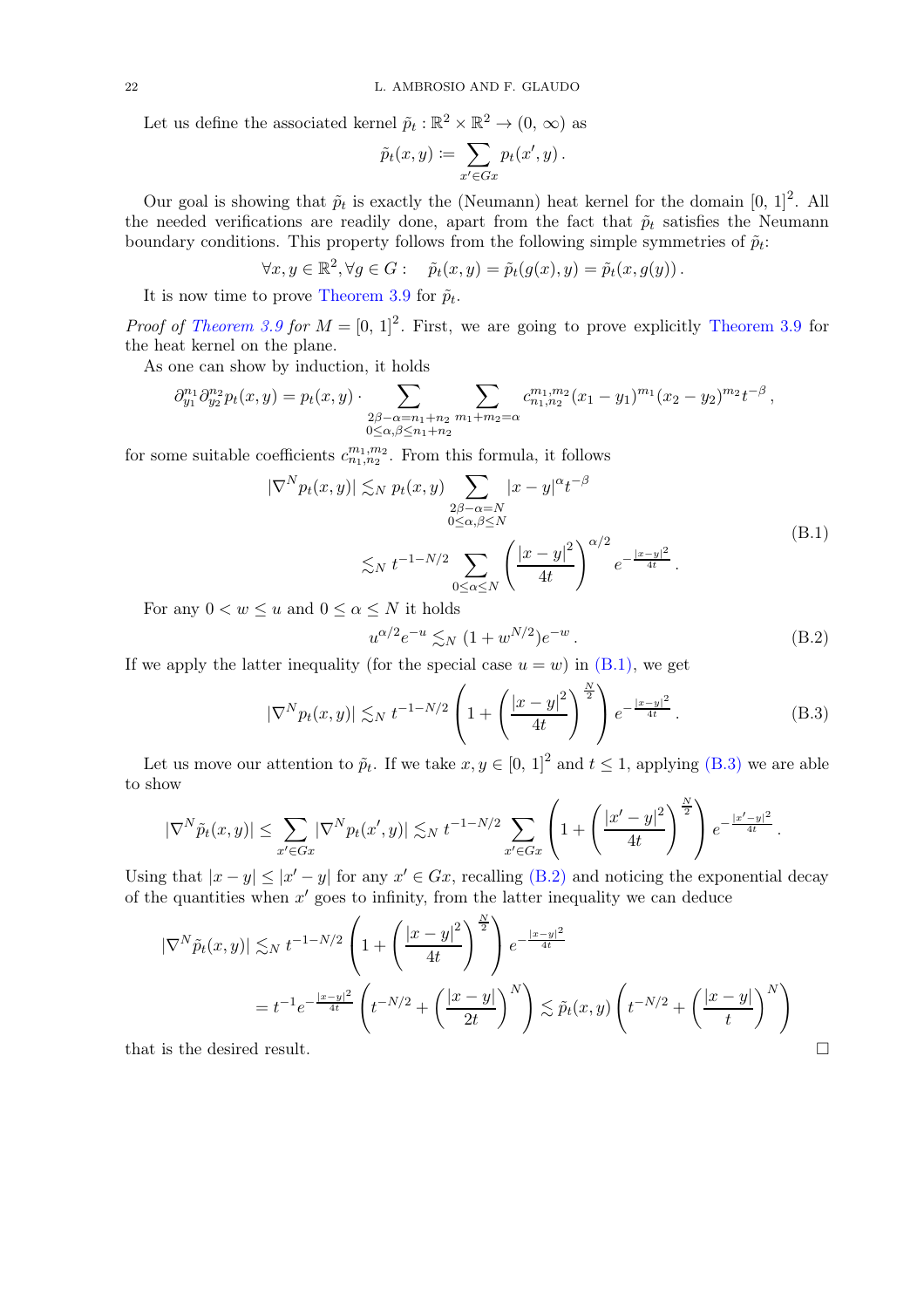#### REFERENCES 23

### <span id="page-22-1"></span>**REFERENCES**

- <span id="page-22-7"></span><span id="page-22-0"></span>[AKT84] Miklós Ajtai, János Komlós, and Gábor Tusnády. "On optimal matchings". In: Combinatorica 4.4 (1984), pp. 259–264.
- [AST18] Luigi Ambrosio, Federico Stra, and Dario Trevisan. "A PDE approach to a 2-dimensional matching problem". In: Probability Theory and Related Fields (2018), pp. 1– 45.
- <span id="page-22-17"></span>[BB00] Jean-David Benamou and Yann Brenier. "A computational fluid mechanics solution to the Monge-Kantorovich mass transfer problem". In: Numer. Math. 84.3 (2000), pp. 375–393. issn: 0029-599X.
- <span id="page-22-14"></span><span id="page-22-6"></span>[BB13] Franck Barthe and Charles Bordenave. "Combinatorial optimization over two random point sets". In: Séminaire de Probabilités XLV. Springer, 2013, pp. 483–535.
- <span id="page-22-4"></span>[Ber46] Sergei N. Bernstein. *Probability theory*. In Russian. Moscow-Leningrad, 1946.
- [BL14] Sergey Bobkov and Michel Ledoux. "One-dimensional empirical measures, order statistics and Kantorovich transport distances". In: preprint (2014).
- <span id="page-22-3"></span>[BLG14] Emmanuel Boissard and Thibaut Le Gouic. "On the mean speed of convergence of empirical and occupation measures in Wasserstein distance". In: Ann. Inst. Henri Poincaré Probab. Stat. 50.2 (2014), pp. 539–563. ISSN: 0246-0203. DOI: [10.1214/12-AIHP517](http://dx.doi.org/10.1214/12-AIHP517). url: <https://doi.org/10.1214/12-AIHP517>.
- <span id="page-22-16"></span>[BLM03] Stéphane Boucheron, Gábor Lugosi, and Pascal Massart. "Concentration inequalities" using the entropy method". In: Ann. Probab. 31.3 (July 2003), pp. 1583–1614. DOI: [10.1214/aop/1055425791](http://dx.doi.org/10.1214/aop/1055425791). url: <https://doi.org/10.1214/aop/1055425791>.
- <span id="page-22-11"></span>[Bro93] Russell M Brown. "The trace of the heat kernel in Lipschitz domains". In: Transactions of the American Mathematical Society 339.2 (1993), pp. 889–900.
- <span id="page-22-15"></span><span id="page-22-10"></span>[Cha84] Isaac Chavel. Eigenvalues in Riemannian Geometry. Vol. 115. Pure and Applied Mathematics. Academic Press, 1984, pp. xiv+362. isbn: 978-0121706401.
- [CL06] Fan Chung and Linyuan Lu. "Concentration inequalities and martingale inequalities: a survey". In: Internet Math. 3.1 (2006), pp. 79-127. URL: https://projecteuclid.org:443/euclid.:
- <span id="page-22-8"></span>[CLPS14] Sergio Caracciolo, Carlo Lucibello, Giorgio Parisi, and Gabriele Sicuro. "Scaling hypothesis for the Euclidean bipartite matching problem". In: Physical Review E 90.1 (2014), p. 012118.
- <span id="page-22-13"></span>[CLY81] Siu Yuen Cheng, Peter Li, and Shing Tung Yau. "On the upper estimate of the heat kernel of a complete Riemannian manifold". In: Amer. J. Math. 103.5 (1981), pp. 1021-1063. ISSN: 0002-9327. DOI: [10.2307/2374257](http://dx.doi.org/10.2307/2374257). URL: <https://doi.org/10.2307/2374257>.
- <span id="page-22-12"></span>[CR17] Nelia Charalambous and Julie Rowlett. "The heat trace for the drifting Laplacian and Schrödinger operators on manifolds". In:  $ArXiv$  Mathematics e-prints (2017). eprint: <arxiv:0704.2458>.
- <span id="page-22-9"></span>[CS14] Sergio Caracciolo and Gabriele Sicuro. "One-dimensional Euclidean matching problem: exact solutions, correlation functions, and universality". In: Physical Review E 90.4 (2014), p. 042112.
- <span id="page-22-2"></span>[DSS13] Steffen Dereich, Michael Scheutzow, and Reik Schottstedt. "Constructive quantization: approximation by empirical measures". In: Ann. Inst. Henri Poincaré Probab. Stat. 49.4 (2013), pp. 1183-1203. ISSN: 0246-0203. DOI: [10.1214/12-AIHP489](http://dx.doi.org/10.1214/12-AIHP489). URL: <https://doi.org/10.1214/12-AIHP489>.
- <span id="page-22-5"></span>[DY95] Vladimir Dobrić and Joseph E. Yukich. "Asymptotics for transportation cost in high dimensions". In: *Journal of Theoretical Probability 8.1* (1995), pp. 97–118.
- <span id="page-22-18"></span>[EKS15] Matthias Erbar, Kazumasa Kuwada, and Karl-Theodor Sturm. "On the equivalence of the entropic curvature-dimension condition and Bochner's inequality on metric measure spaces". In: *Invent. Math.* 201.3 (2015), pp. 993-1071. ISSN: 0020-9910. DOI: [10.1007/s00222-014-0563-7](http://dx.doi.org/10.1007/s00222-014-0563-7). url: <https://doi.org/10.1007/s00222-014-0563-7>.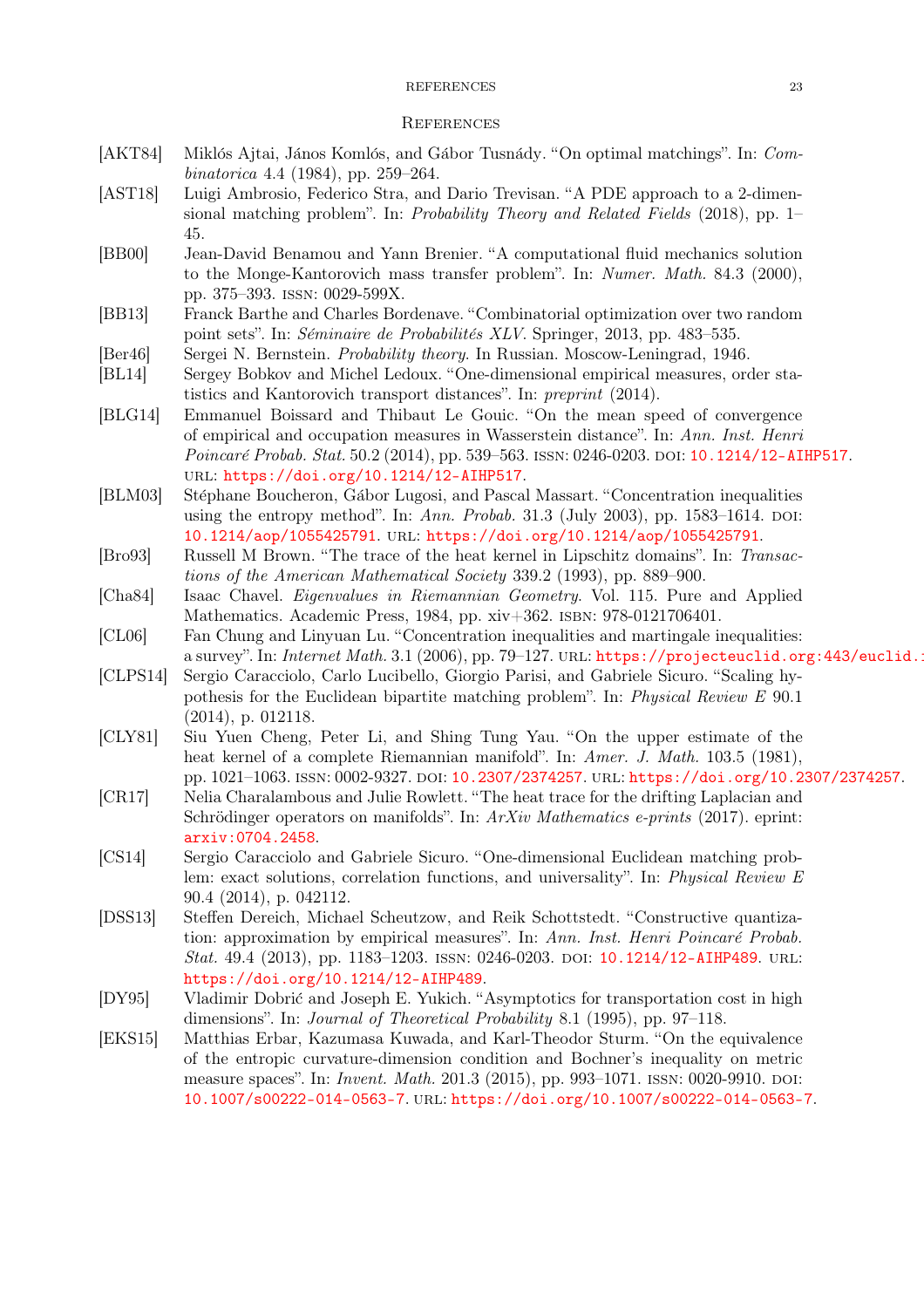<span id="page-23-18"></span><span id="page-23-17"></span><span id="page-23-16"></span><span id="page-23-15"></span><span id="page-23-14"></span><span id="page-23-13"></span><span id="page-23-12"></span><span id="page-23-11"></span><span id="page-23-10"></span><span id="page-23-9"></span><span id="page-23-8"></span><span id="page-23-7"></span><span id="page-23-6"></span><span id="page-23-5"></span><span id="page-23-4"></span><span id="page-23-3"></span><span id="page-23-2"></span><span id="page-23-1"></span><span id="page-23-0"></span>

| 24                             | <b>REFERENCES</b>                                                                                                                                                                                                                                                      |
|--------------------------------|------------------------------------------------------------------------------------------------------------------------------------------------------------------------------------------------------------------------------------------------------------------------|
| [Erb10]                        | Matthias Erbar. "The heat equation on manifolds as a gradient flow in the Wasserstein<br>space". In: Ann. Inst. Henri Poincaré Probab. Stat. 46.1 (2010), pp. 1–23. ISSN: 0246-<br>0203. DOI: 10.1214/08-AIHP306. URL: https://doi.org/10.1214/08-AIHP306.             |
| [FG15]                         | Nicolas Fournier and Arnaud Guillin. "On the rate of convergence in Wasserstein<br>distance of the empirical measure". In: Probab. Theory Related Fields 162.3-4 (2015),<br>pp. 707-738. ISSN: 0178-8051. DOI: 10.1007/s00440-014-0583-7. URL: https://doi.org/10.1007 |
| [GHO18]                        | Michael Goldman, Martin Huesmann, and Felix Otto. "A large-scale regularity the-<br>ory for the Monge-Ampère equation with rough data and application to the optimal<br>matching problem". In: $ArXiv$ Mathematics e-prints (2018). eprint: $arxiv$ : 1808.09250.      |
| [Gla19]                        | Federico Glaudo. "On the c-concavity with respect to the quadratic cost on a mani-<br>fold". In: <i>Nonlinear Analysis</i> 178 (2019), pp. 145–151.                                                                                                                    |
| [Gri06]                        | Alexander Grigor'yan. "Heat kernels on weighted manifolds and applications". In:<br>Cont. Math 398 (2006), pp. 93-191.                                                                                                                                                 |
| [Gri99]                        | Alexander Grigor'yan. "Estimates of heat kernels on Riemannian manifolds". In: Lon-<br>don Math. Soc. Lecture Note Ser 273 (1999), pp. $140-225$ .                                                                                                                     |
| [He63]                         | Wassily Hoeffding. "Probability Inequalities for Sums of Bounded Random Variables".<br>In: Journal of the American Statistical Association 58.301 (Mar. 1963), pp. 13-30.<br>URL: http://www.jstor.org/stable/2282952?.                                                |
| [HS13]                         | Martin Huesmann and Karl-Theodor Sturm. "Optimal transport from Lebesgue to<br>Poisson". In: Ann. Probab. 41.4 (2013), pp. 2426-2478. ISSN: 0091-1798. DOI: 10.1214/12-A0P814.<br>URL: https://doi.org/10.1214/12-A0P814.                                              |
| [Hsu99]                        | Elton P. Hsu. "Estimates of derivatives of the heat kernel on a compact riemann-<br>ian manifold". In: Proceedings of the American Mathematical Society 127.12 (1999),<br>pp. 3739-3744. ISSN: 0002-9939.                                                              |
| [ <sub>JK098</sub> ]           | Richard Jordan, David Kinderlehrer, and Felix Otto. "The variational formulation of<br>the Fokker-Planck equation". In: $SIAM J. Math. Anal. 29.1 (1998), 1-17$ (electronic).<br>ISSN: 1095-7154.                                                                      |
| [Led17]                        | Michel Ledoux. "On optimal matching of Gaussian samples". In: Записки научных<br>семинаров ПОМИ 457.0 (2017), pp. 226-264.                                                                                                                                             |
| [Led18]                        | Michel Ledoux. "On optimal matching of Gaussian samples II". In: (2018). URL:<br>http://perso.math.univ-toulouse.fr/ledoux/files/2018/08/SudakovII.pdf.                                                                                                                |
| [MS67]                         | H. P. McKean Jr. and I. M. Singer. "Curvature and the eigenvalues of the Lapla-<br>cian". In: <i>J. Differential Geometry</i> 1.1 (1967), pp. 43-69. ISSN: 0022-040X. URL:<br>http://projecteuclid.org/euclid.jdg/1214427880.                                          |
| [OV00]                         | F. Otto and C. Villani. "Generalization of an inequality by Talagrand and links with<br>the logarithmic Sobolev inequality". In: J. Funct. Anal. 173.2 (2000), pp. $361-400$ .<br>ISSN: 0022-1236.                                                                     |
| [Pet98]                        | Peter Petersen. Riemannian Geometry. Vol. 171. Graduate Texts in Mathematics.<br>New York: Springer-Verlag, 1998, pp. xv+405. ISBN: 978-1-4419-2123-9.                                                                                                                 |
| $\lbrack \text{San15} \rbrack$ | Filippo Santambrogio. Optimal Transport for Applied Mathematicians.<br>Progress in Nonlinear Differential Equations and Their Applications.<br>Birkhäuser Basel, 2015, pp. xxvii+353. ISBN: 978-3-319-20827-5.                                                         |
| [SC10]                         | Laurent Saloff-Coste. "The heat kernel and its estimates". In: Probabilistic approach<br>to geometry 57 (2010), pp. 405-436.                                                                                                                                           |
| [ST98]                         | Daniel W Stroock and James Turetsky. "Upper bounds on derivatives of the loga-<br>rithm of the heat kernel". In: <i>Communications in Analysis and Geometry</i> 6.4 (1998),<br>pp. 669–685.                                                                            |
| [Tal14]                        | Michel Talagrand. Upper and lower bounds of stochastic processes. Vol. 60. Modern<br>Surveys in Mathematics. Berlin: Springer-Verlag, 2014.                                                                                                                            |
|                                |                                                                                                                                                                                                                                                                        |